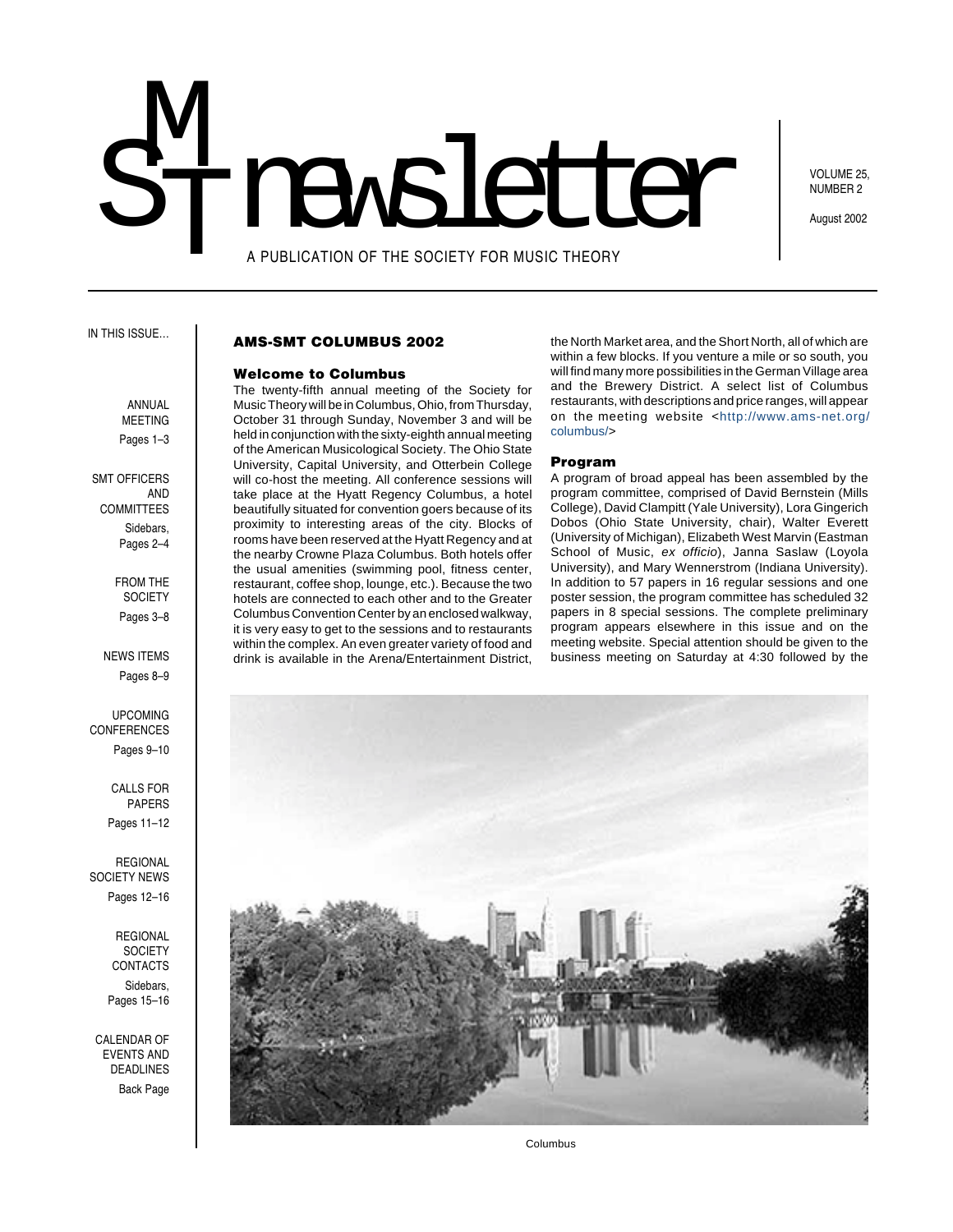#### **SOCIETY FOR MUSIC THEORY 2002 Executive Board**

- Elizabeth West Marvin President 2003 Eastman School of Music 26 Gibbs Street Rochester, NY 14604 <bmarvin@esm.rochester.edu>
- Thomas Christensen Past President <tchriste@midway.uchicago.edu>
- William Caplin Vice President, 2003 Faculty of Music McGill University 555 Sherbrooke Street West Montreal, Quebec Canada H3A 1E3 <caplin@music.mcgill.ca>
- Gretchen Horlacher Secretary, 2004 School of Music Indiana University Bloomington, IN 47405 <ghorlach@indiana.edu>
- Candace Brower Treasurer, 2002 School of Music Northwestern University 711 Elgin Road Evanston, IL 60208 (847) 467-1680 <c-brower@northwestern.edu>

Carol Baron, 2002 SUNY at Stony Brook Michael Cherlin, 2002 University of Minnesota Brian Hyer, 2003 University of Wisconsin–Madison Justin London, 2003 Carleton College Peter Kaminsky, 2004 University of Connecticut Lawrence Zbikowski, 2004 University of Chicago

The Society for Music Theory publishes the SMT Newsletter in mid-February and August, with respective submission deadlines of December 1 and June 1.

Send materials at any time to: Mary Arlin, Editor, SMT Newsletter School of Music Ithaca College Ithaca, NY 14850-7240 fax: (607) 274-1727 <arlin@ithaca.edu>

Award Presentation and a banquet to celebrate the twenty-fifth anniversary of the Society. The theme for the banquet will be "SMT: Past, Present, and Future." Banquet tickets may be purchased for \$45 (students \$20) on the registration form. The festivities will be capped off by the AMS/SMT ball featuring the big band music of Vaughn Weister and the Famous Jazz Orchestra. All of these events will be in the Hyatt Regency. Party on!

#### **Concerts**

In addition to lecture concerts scheduled by the AMS Performance Committee at 12:30 on Thursday, Friday, and Saturday, there will be two special evening concerts. The first will be an all-Stravinsky program consisting of the Octet, Mavra, and Les Noces performed by Ohio State University faculty, students, and alumni. The concert will be on Thursday at 8:00 in Weigel Hall on the OSU campus and will be followed by a reception for AMS and SMT members hosted by the OSU School of Music. Although the concert and reception are free of charge, there is a \$5 fee for transportation. Please get your reservations in early because seating is limited. The second special concert will be presented on Friday at 8:00; it will be at the Annunciation Greek Orthodox Cathedral located across the street from the Convention Center complex. Boston-based Ensemble Chaconne, with mezzo-soprano Pamela Dellal, will present "Measure for Measure: Music from Shakespeare's Plays," with works by Thomas Morley, Robert Johnson, and John Dowland. Tickets for this event may be purchased for \$20 (\$10 students) on the registration form.

At 8:00 on Friday and Saturday nights, the Columbus Symphony Orchestra will present a program called "Baroque and Beyond" with guest artist Pinchas Zuckerman. The CSO performs in the beautifully restored Ohio Theatre. Single tickets will go on sale beginning September 1 and can be ordered by telephone at (614) 228-8600 or on the web at <[www.columbussymphony.com>](http://www.columbussymphony.com). At 8:00 on Thursday, Friday, and Saturday nights, and at 2:00 and 7:30 on Sunday, the Columbus Jazz Orchestra will feature guest artist John Pizzarelli. The CJO performs in the newly restored Southern Theatre. Tickets can be ordered by telephone at (614) 294-5200 or on the web at <[www.columbusjazzorchestra.com>](http://www.columbusjazzorchestra.com). Last, but not least, we should mention a freebie in the Hyatt Regency. On Saturday evening at 9:00, the AMS/SMT Jam Session, organized by trumpeter Howard Smither (University of North Carolina–Chapel Hill), will offer opportunities to listen or to play.

#### **Other Attractions**

Participants in the 2002 meeting can take advantage of many other Columbus attractions, such as the Zoo, located north of the city <[www.colzoo.org>](http://www.colzoo.org), or the Center of Science and Industry (COSI), located on the downtown Riverfront [<www.cosi.org>](http://www.cosi.org). Major art galleries include the Columbus Museum of Art and the Wexner Center for the Arts. On Saturday evening only, the Gallery Hop involves an informal tour of small galleries in the Short North. Several theaters, cabarets, and jazz clubs are near the hotel, and a major shopping center, the City Center, is located across from the State House. For sports fans, it may be possible to attend games by the National Hockey League's Columbus Blue Jackets <[www.bluejackets.com>](http://www.bluejackets.com) or see—this is a long shot—the Big Ten football game between the OSU Buckeyes and the Minnesota Gophers [<www.hangonsloopy.com>](http://www.hangonsloopy.com).

#### **Registration**

A registration form is enclosed in this mailing. If your registration is received before September 27, you will benefit from the early registration discounted rate: \$70 (\$35 student/retired); after September 27, the registration is \$90 (\$50 student/retired). There is also a registration form available on the meeting website.

#### **Hotel Information**

Two hotels are holding blocks of rooms for our meeting: Hyatt Regency Columbus at Greater Columbus Convention Center, 350 N. High Street, Columbus, OH 43215; (800) 233-1234 or (614) 463-1234, [<www.columbus.hyatt.com>](http://www.columbus.hyatt.com); and the CrownePlaza Hotel, 33East Nationwide Blvd., Columbus, OH 43215; (614) 461-4100. Special conference rates will be available if reservations are made prior to October 7. At the Hyatt Regency the special rates per night are \$139 (single), \$159 (double), \$184 (triple), and \$209 (quad). At the Crowne Plaza the special rates per night are \$128 (single), \$138 (double), \$148 (triple), and \$158 (quad). Budget 15.75% additional for state and local hotel taxes. In order to qualify for the conference rate, you must identify "AMS/SMT Annual Meeting" when making reservations. For private parties, receptions, reunions, etc., please contact Burdette Green, (614) 292-4648 or <green.20@osu.edu>, to reserve a room. Catering should be arranged through Jeff Maxwell (614) 280-3025 at the Hyatt Regency or the Sales Department (614) 461-4100 at the Crowne Plaza. These arrangements should be made no later than September 27.

SMT members are strongly encouraged to book rooms in the conference hotels. This will help SMT guarantee the best possible rates and keep the costs of subsequent meetings reasonable.

#### **Childcare**

Both the Hyatt Regency and the Crowne Plaza have a list of recommended child care services. For information, contact the hotels at the phone numbers given above.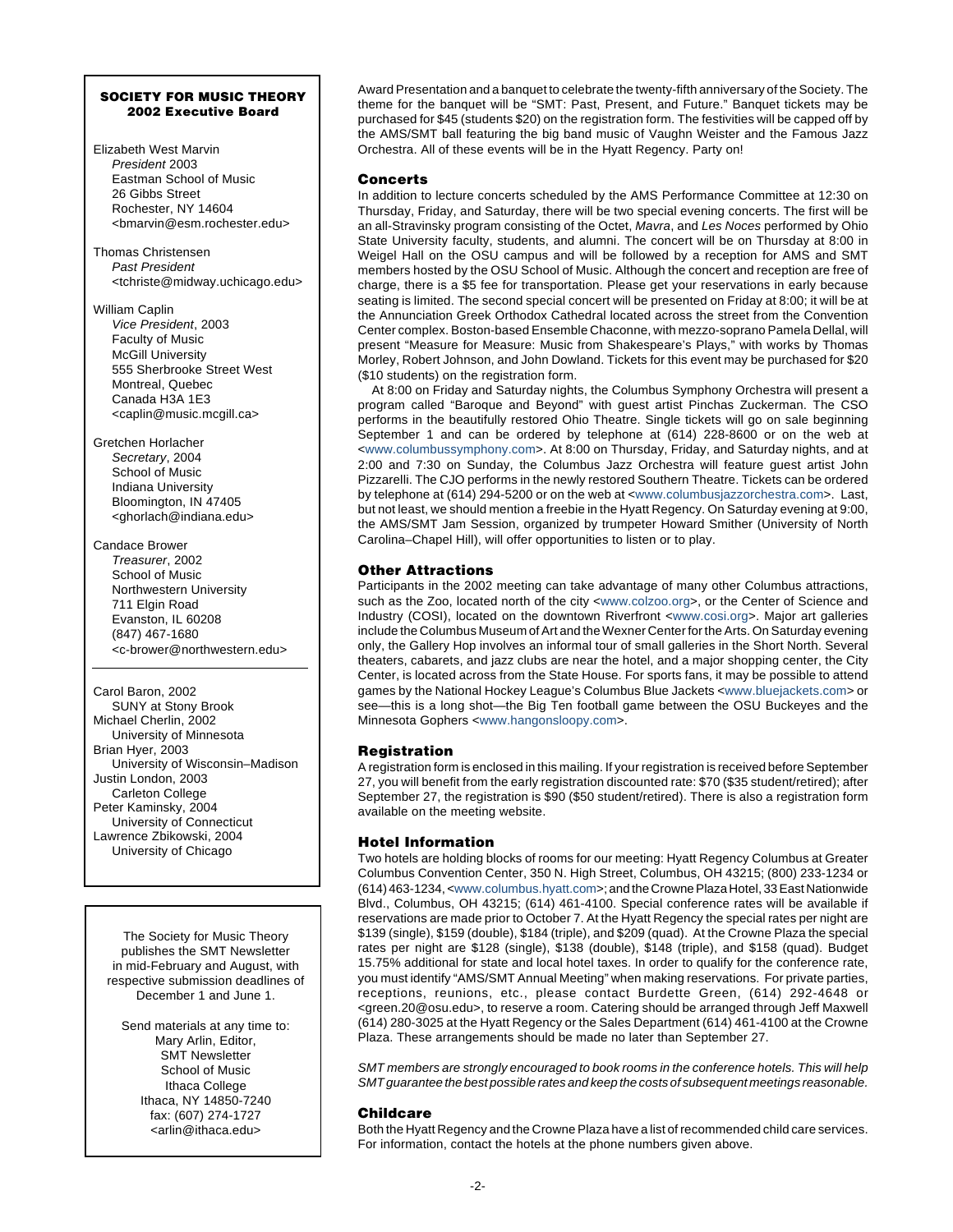#### **Conference Guide Program**

The Conference Guide program pairs less experienced conference attendees with more experienced SMT members to meet informally to discuss the program, attend a session, have lunch, etc. This program not only provides an opportunity for graduate students to network with others outside their institutions, it also provides an opportunity for members to meet with colleagues outside theirregular sphere of contact.To participate in this program—administered jointly by the Committee for the Status of Women, the Committee on Diversity, and the Professional Development Committee—check the box on your registration form.

#### **Transportation**

Port Columbus International Airport is located 10 minutes east of downtown. The easiest way to reach the hotels is to take the Capitol City Flyer, which departs every 30 minutes from the baggage claim area exit. The fare is \$5 one-way. It will deposit you in front of the Hyatt Regency. Pick-up to return to the airport is just outside the Crowne Plaza. Taxi fare from the airport to downtown is between \$18 and \$20. If you rent a car at the airport, simply take I-670 westbound into the city, then follow the signs for the Convention Center. The front entrances to both hotels and the entrance to the Convention Center parking garage are all on Nationwide Boulevard.

In the city, public transportation is provided by the Central Ohio Transit Authority (COTA): (614) 228-1776 or [<www.cota.com>](http://www.cota.com). Normal bus fare is \$1.25; a transfer is an additional dime. From 11 a.m. to 2 p.m., you can take the Downtown Link, which runs up and down High Street from the Short North to German Village for only 25 cents. In all cases, you must pay using exact change only. Taxi service is provided by Yellow Cab (444-4444), Northway Taxicab Co. (299- 4118), and members of the Independent Taxicab Association of Columbus (235-5551).

#### **Driving**

Two interstate highways intersect near the city center: I-70 (east -west) and I-71 (north-south). I-670 connects the airport with downtown, and I-270 circles the city. Because of construction, you cannot use I-670 to reach the hotels from the west. Before departing, you should consult the road construction information available at [<www.pavingtheway.org>](http://www.pavingtheway.org) or call (614) 645-PAVE. Most approaches have signs for the Convention Center.

#### **Local Arrangements Contacts**

Chairing the local arrangements for the joint meeting are Burdette Green (for the SMT): (614) 292-4648 or <green.20@osu.edu> and Charles Atkinson (for the AMS): (614) 292-9440 or <Atkinson.5@osu.edu>. We hope that you will enjoy your stay in Columbus.

## **NEWS FROM THE SOCIETY**

#### **From the President**

Among the most stimulating, gratifying, and enjoyable duties of the SMT Presidency is the opportunity to serve as a member of the Program Committee for two years. There is no experience quite like it—reading proposal after proposal, witnessing the wide range of topics and musics, seeing recurring themes emerge that reflect the interests of the society, and discussing music and ideas with a group of dedicated and intelligent colleagues. It is a real pleasure to serve the society in this way, and I am sure that the other members of the committee would agree. The diversity of topics and the quality of the proposals are indicators of the robust strength of our society in its twenty-fifth anniversary year, and they bode well for a wonderful meeting in Columbus.

I write today to challenge each of you to use this anniversary year to think about your commitment to SMT: what makes the society valuable to you? Is it primarily the scholarship in our flagship journal, Music Theory Spectrum? Is it the online presence of the society—Music Theory Online, the resources of the website, the listserves? Is it the community of people the friends and colleagues whom you see only once a year at the annual meeting? Is it the vibrant life of the interest groups, who share your passion for some topic? Have you taken advantage of the mentoring program, a publication subvention, a minority travel grant?

As you think about what makes SMT valuable to you, ask also how you are valuable to the community of scholars and teachers who make up SMT. Do you regularly attend the annual meetings? Do you vote in our elections? Have you submitted to the journals or participated in online discussions? Have you served on a committee? All of these are valuable ways to contribute—if you have not done all of them, add a new one next year. Already in your mail, you have probably received a ballot for the next election of officers, including President-elect and Treasurer—make your voice heard by voting. Elsewhere in this newsletter is a proposed revision to the society's bylaws—attend the business meeting in Columbus and vote on these important changes, which make an official place in the society for the new Executive Director and define the ED's role within our governance. If you have not yet served the society as a member of a committee, please e-mail Victoria Long, our Executive Director

#### **SOCIETY FOR MUSIC THEORY 2002 Committees**

## **Publications Committee**

Martha Hyde, chair Mary I. Arlin Richard Bass Nicola Dibben Cynthia Folio Daniel Harrison Richard Hermann Eric Isaacson Tim Koozin

#### **Program Committee**

Lora Gingerich Dobos, chair David Bernstein David Clampitt Walter Everett Janna Saslaw Mary Wennerstrom Elizabeth West Marvin, ex officio

#### **Publication Awards Committee**

Sarah Fuller, chair Richard Cohn Cristle Collins Judd Phil Lambert John Roeder Peter Smith

#### **2002 Nominating Committee**

Marie Rolf, chair Marianne Kielian-Gilbert Neil Minturn

#### **Committee on the Status of Women**

Janna Saslaw, chair Maureen Carr Teresa Davidian Patricia Hall Shaugn O'Donnell Nancy Rogers Matthew Shaftel Leigh Van Handel

#### **Publication Subventions Committee**

William Caplin, chair Martha Hyde Carol Baron Cynthia Folio Richard Bass

#### **Membership Committee**

Joseph Kraus, chair Jane Clendinning Gretchen Horlacher Peter Kaminsky Nancy Rao Janna Saslaw

#### **Committee on Diversity**

Nancy Yunhwa Rao, chair Matthew Bribitzer-Stull Yayoi Uno Everett JoAnn Hwee Been Koh Steven Lindeman Jocelyn Neal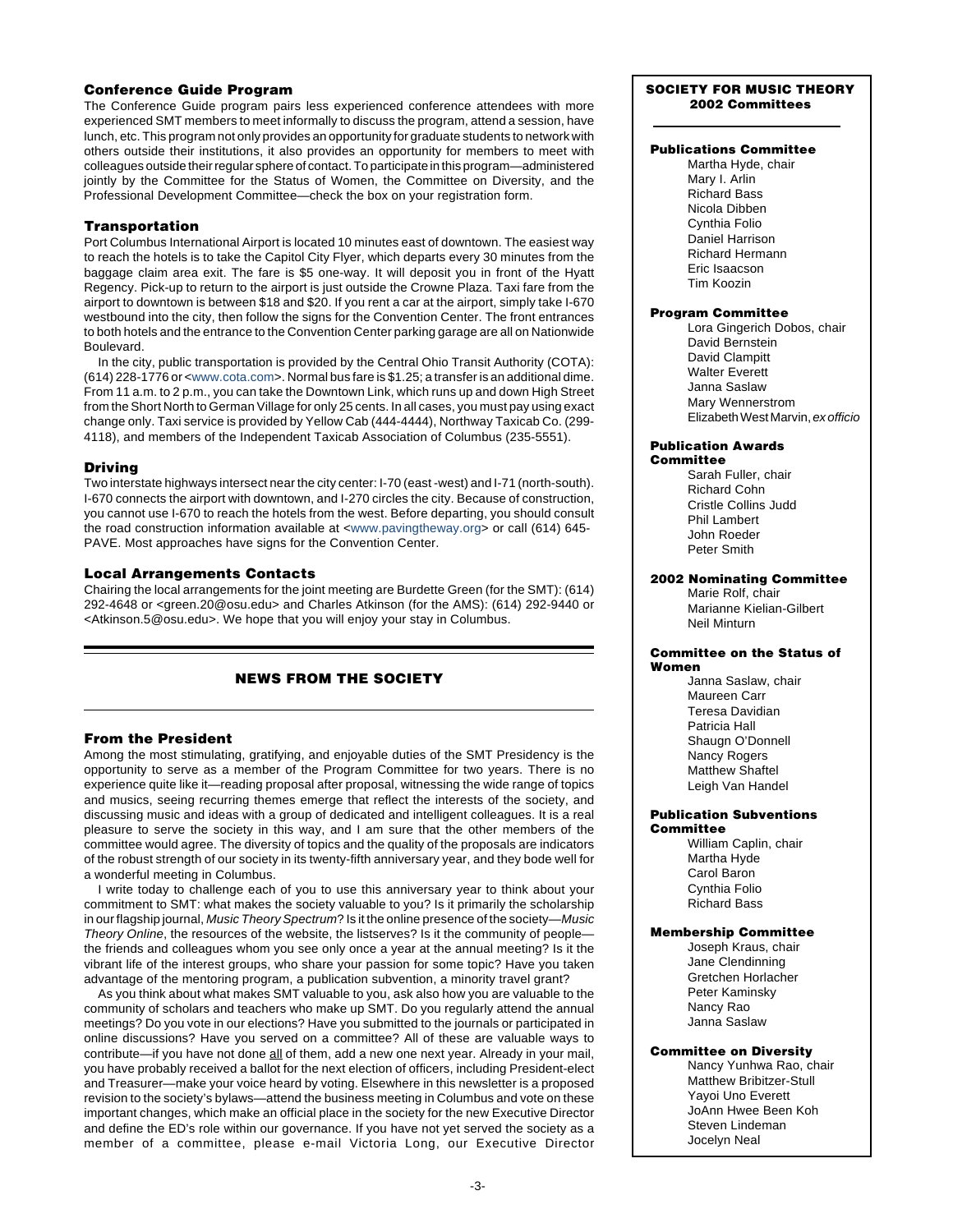## **SOCIETY FOR MUSIC THEORY**

Steven Nuss John Rahn Martin Scherzinger

#### **Committee on Professional Development**

Jane Clendinning, chair Steven Bruns Beth Crafton John Cuciurean Ted Latham Patrick McCreless Ciro Scotto Todd Wildman Robert Zierolf

#### **Networking Committee**

Aleck Brinkman, chair Michael Buchler Ichiro Fujinaga David Headlam Eric Isaacson Tim Koozin Robert Kosovsky Josh Mailman Panos Mavromatis Jay Rahn Lee Rothfarb Ciro Scotto Elizabeth West Marvin, ex officio Martha Hyde, ex officio

#### **Editors**

Daniel Harrison, Editor Music Theory Spectrum Brian Hyer, Reviews Editor, Music Theory Spectrum Eric Isaacson, Co-editor Tim Koozin, Co-editor Music Theory Online Jack Boss, Reviews Editor, Music Theory Online Mary I. Arlin, Editor SMT Newsletter

### **Spectrum Editorial Board**

Brian Alegant Richard Bass John Covach Warren Darcy Joseph Dubiel Cynthia Folio Daniel Harrison Nadine Hubbs Brian Hyer Kevin Korsyn Harald Krebs Judith Lochhead Jay Rahn David Smyth

#### **Music Theory Online Editorial Board**

Jack Boss Jane Clendinning Nicola Dibben Ichiro Fujinaga

**2002 Committees, continued examines and all the task of compiling a "volunteer"**  $\left\{ \text{2002 } \text{Committers, continued} \right\}$ database" of our members—please let her know to which committee(s) you think you could best contribute. While not everyone can be appointed in any given year, the ED can maintain a database that we may draw from in future years as well.

In this anniversary year, we are adding new ways that you can contribute to the society. First, you can celebrate with us: our meeting in Columbus will celebrate this important milestone with a number of special events, capped off with a gala banquet to be held on Saturday evening. We have created a special student price to encourage members of all ages and ranks to join together in this celebration. Our theme, "SMT: Past, Present, and Future," means so much more if our group includes those who remember the founding as well as those who will define its future. Second, you can help us launch a fund-raising campaign to support new programs of the Society. As readers of this Newsletter know, SMT has expanded greatly in recent years, and we have instituted a number of programs to support our members and to further studies in music theory. Among these initiatives are publication subvention awards, travel support for minority students, on-line services for music theory scholarship, publication awards, and the sponsoring of special sessions and speakers at our annual conferences. This is all in addition to the regular service our Society provides in hosting annually the largest music theory conference in the world, as well as publishing the premier journal of music-theoretical scholarship, Music Theory Spectrum, and the ground-breaking online music theory journal, Music Theory Online.

As the work your Society undertakes has grown, so have our costs. Our 25th silver anniversary is thus an appropriate point to pause and ask our members to consider making a contribution to support SMT in its many programs and projects. We have never before asked members for contributions. Yet with the expansion of our many services and our hopes to increase the level and kinds of support we have offered our members in future years, we will need financial support beyond that which we receive from membership dues and conference registration fees. The "Campaign for SMT" will be an appropriate—and tangible—way for members to show their support for the work of the Society. Thomas Christensen has agreed to serve as chair of the campaign. He is working with honorary chair Allen Forte and a committee of current executive board members and past presidents to launch this initiative. Expect a letter soon that describes the campaign goals in more detail and suggests how you can help! You will also see a "check-off" box on your conference registration that allows you to make a contribution when you register. We look forward to a wonderful celebration in Columbus.

#### **Report from the Vice President**

As chair of the Publication Subventions Committee, I am pleased to announce that two subventions have been awarded in the last round of applications. Professors Stephen Dembski (University of Wisconsin–Madison), Andrew Mead (University of Michigan), Stephen Peles (University of Alabama), and Joseph Straus (The Graduate School and University Center, CUNY) will receive support for their book, The Collected Writings of Milton Babbitt, to be published by Princeton University Press. Benjamin McKay Ayotte has been awarded a subvention for his book, Heinrich Schenker: A Guide to Research, to be published by Routledge Press. The committee extends its congratulations to the authors and encourages as many members of SMT as appropriate to apply for the next round. Deadline: October 15, 2002.

#### **SMT Publication Subvention Grants**

Publication subventions are available from the Society for Music Theory and will be awarded on a competitive basis to any member in good standing. Awards are intended to reimburse authors for out-of-pocket expenses associated with the preparation and publishing of any article or book in the field of music theory that has been accepted for publication. Among the possible expenses to which the fund may be applied are the copying and setting of musical examples, the payment of copyright or permission fees, the production of graphic and illustrative material, and the development of any relevant computer software, audio material, or other multimedia components essential to the text's production. Funds are not intended to support costs associated with research, travel, or editing. Authors will be expected to submit receipts to the Treasurer of the Society documenting all covered expenses within twelve months of the date of the award. Grants awarded may be up to \$1,500.

- Interested applicants should prepare:
- 1. A short abstract (approx. 1,000 words) describing the work to be published and its contribution to the field of music theory.
- 2. A copy of the article in question, or in the case of a book, one or two representative chapters.
- 3. A letter from the publisher or journal editor indicating acceptance of the publication and a request for a subvention from the author.
- 4. A detailed explanation of the expenses to which the grant would be applied. Where possible, documentation itemizing these expenses should be included.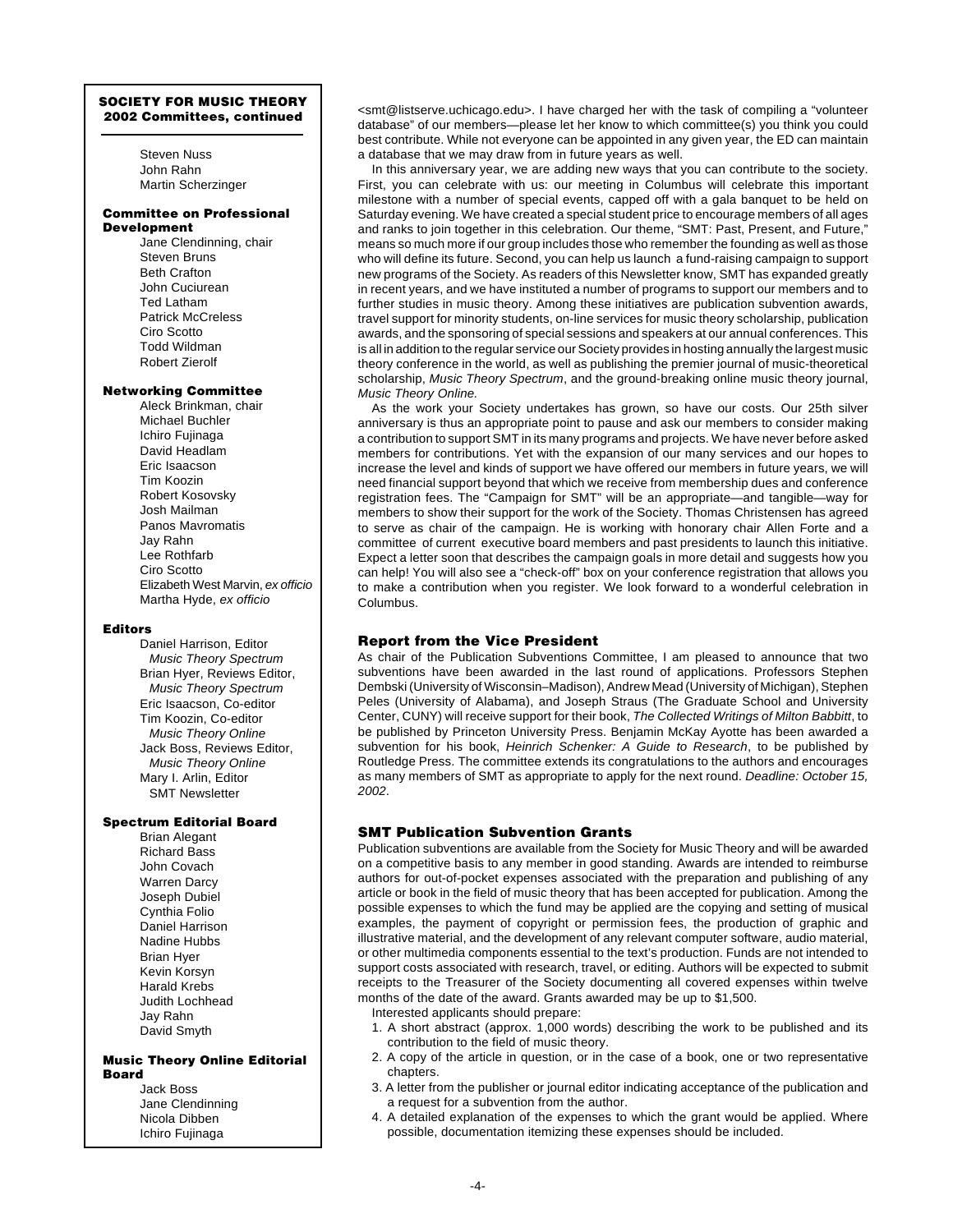Applicants may request funding up to \$1,500, although given the limited funds available and the desire to support as many deserving requests as possible, grants may be made at lower amounts.Applicants are particularly encouraged to seek out matching funding from their home institutions. Only one SMT subvention grant will be awarded to support a given publication.

Grants are awarded twice a year. The deadline for applications is a postmarked date of March 15 and October 15 of each year. Submissions will be evaluated so that the successful applications will be announced within three weeks after the deadlines. The evaluating subcommittee will be chaired by the SMT Vice President, William Caplin. The other members for 2002 include Martha Hyde, Cynthia Folio, and Richard Bass of the Publications Committee, and Carol Baron of the Society's Executive Board. Applications for the fall round should be sent in five copies to: Professor William Caplin, Faculty of Music, McGill University, 555 Sherbrooke Street West, Montreal, Quebec H3A 1E3. Any questions may be directed to the vice president at the address given above, or by e-mail to <caplin@music.mcgill.ca>.

#### **Actions of the Executive Board**

Since the publication of the February 2002 Newsletter, the Executive Board has approved the following motions:

- 1. that the slate of candidates for President-elect and Executive Board members-at-large put forth by the SMT Nominating Committee be endorsed;
- 2. that the President be empowered to contact candidates for the office of Treasurer;
- 3. that bylaws revisions be approved and circulated to the SMT membership via the August 2002 Newsletter;
- 4. to endorse a candidate for a Lifetime Membership;
- 5. to increase SMT's contribution to RILM to \$2,000 and to disburse the funds immediately;
- 6. to add the Executive Director to the SMT-Board listserve as a non-voting member;
- 7. to accept the recommendation of the Program Committee for future proposals. These recommendations include length guidelines, a new postmark date, and the blind review of papers submitted for Special Sessions;
- 8. that all presenters at an SMT session must either be a member of the Society in good standing and register for the conference, or pay the non-member registration fee. Exceptions to this policy must be requested in advance of the conference and will be granted only by action of the Executive Board.

Gretchen Horlacher, Secretary

#### **Committee on the Status of Women**

Our evening special session at Columbus in conjunction with the Jazz Interest Group is entitled "Women in Jazz: Roles and Voices." It will take place on Friday, November 1. The session chair will be Cynthia Folio (Temple University). The presenters and papers are: Henry Martin (Rutgers University-Newark),"MariaSchneider's 'HangGliding': Intention and Inference in a Big Band Composition"; Ted Buehrer (Kenyon College), "Mary Lou Williams as Musical Assimilator"; Lara Pellegrinelli (Harvard University), "'Doubleness' and Vocal Jazz Improvisation: Uniting Discourses on Race and Gender"; Alexander Stewart (University of Vermont), "Beauty and the Beast: Maria Schneider's 'Wyrgly'"; Jeffrey Taylor (Institute for Studies in American Music, Brooklyn College and CUNY Graduate Center), "With Lovie and Lil: Rediscovering Two Chicago Pianists of the 1920s." Composer Maria Schneider, whose work is the focus of two of our papers, has tentatively agreed to act as respondent for the session. We look forward to a variety of approaches and repertoires.

It was decided last November that the mentoring and conference guides programs, created by our committee, are to be directed in future by the Professional Development Committee. Anyone wishing to take advantage of these excellent programs should contact Jane Clendinning of the PDC at <jane\_c@cmr.fsu.edu>. The CSW will still be available to facilitate pairings of mentors and mentees at the request of the mentee. Please contact the chair (Janna Saslaw) or one of the committee members (Maureen Carr, Teresa Davidian, Patricia Hall, Shaugn O'Donnell, Nancy Rogers, Matthew Shaftel, Leigh VanHandel). Remember that the mentoring program can be used not only by those with a particular career goal, but also by those who wish to foster a climate of support and camaraderie. Shortly after the SMT conference in Philadelphia, the CSW created a new list-serve, CSWaffiliates list, in order to foster a sense of community among those concerned about issues related to the mission of the CSW and, in particular, to support women at institutions where they feel isolated. Those interested in joining this list should contact Leigh VanHandel either at <leigh@ccrma.stanford.edu> or at <owner-csw-affiliates@lists.stanford.edu>.

One of the CSW's projects is the bibliography of sources related to women's studies, gender studies, feminism, and music. If anyone would like to submit article citations for inclusion in our bibliography, please send them to Janna Saslaw at <jksaslaw@loyno.edu>. Categories of entries for the bibliography can be found at: [<http://home1.gte.net/esayrs68/](http://home1.gte.net/esayrs68/CSWBibCategory.html) [CSWBibCategory.html](http://home1.gte.net/esayrs68/CSWBibCategory.html)>.

#### **SOCIETY FOR MUSIC THEORY 2002 Committees, continued**

Jay Rahn John Snyder

**Legal Advisor** Wayne Alpern <waynealp@aol.com>

#### **SMT Membership Information**

SMT membership dues support the numerous services offered by SMT including networking services and the Society's publications, Music Theory Spectrum, the SMT Newsletter, and the Membership Directory. A list of membership benefits may be found on the SMT website [<http://smt.ucsb.edu/](http://smt.ucsb.edu/smt-list/smthome.html) [smt-list/smthome.html>](http://smt.ucsb.edu/smt-list/smthome.html).

Special reminder: you must be a member of SMT to attend the SMT Annual Meeting in Columbus or pay the non-memberregistration fee.SMT dues are payable by VISA or MasterCard, as well as by personal check or money order in U.S. funds. Send membership renewals to Journals Division, University of California Press, 2000 Center Street, Suite 3030, Berkeley, CA 94720-1223.

You can also renew your membership through the "membership" section of the SMT homepage at [<http://](http://smt.ucsb.edu/smt-list/smthome.html) [smt.ucsb.edu/smt-list/](http://smt.ucsb.edu/smt-list/smthome.html) [smthome.html>](http://smt.ucsb.edu/smt-list/smthome.html), or directly at <http:// [smt.ucsb.edu/smt-list/homepage/](http://smt.ucsb.edu/smt-list/homepage/joining-smt.html) [joining-smt.html>](http://smt.ucsb.edu/smt-list/homepage/joining-smt.html).

Membership categories are: regular (\$55, \$65 dual), student (\$25, \$35 dual), emeritus (\$40), and library subscription to Music Theory Spectrum (\$67). Add \$15 for mailing outside the U.S. Dual members receive only one copy of mailings.

To find out mailing dates for recent issues of Music Theory Spectrum, claim missing issues, or complete an online address change, go to [<http://](http://www.ucpress.edu/journals/subinfo.html) [www.ucpress.edu/journals/](http://www.ucpress.edu/journals/subinfo.html) [subinfo.html>](http://www.ucpress.edu/journals/subinfo.html). To ensure that you receive both your Music Theory Spectrum and the SMT Newsletter in a timely fashion, please notify the University of California Press of your change of address at least 30 days prior to the move. Send address changes via the Internet to <jchad@ucpress.ucop.edu>.General customer service inquiries and claims should be sent to <journals@ucop. edu>.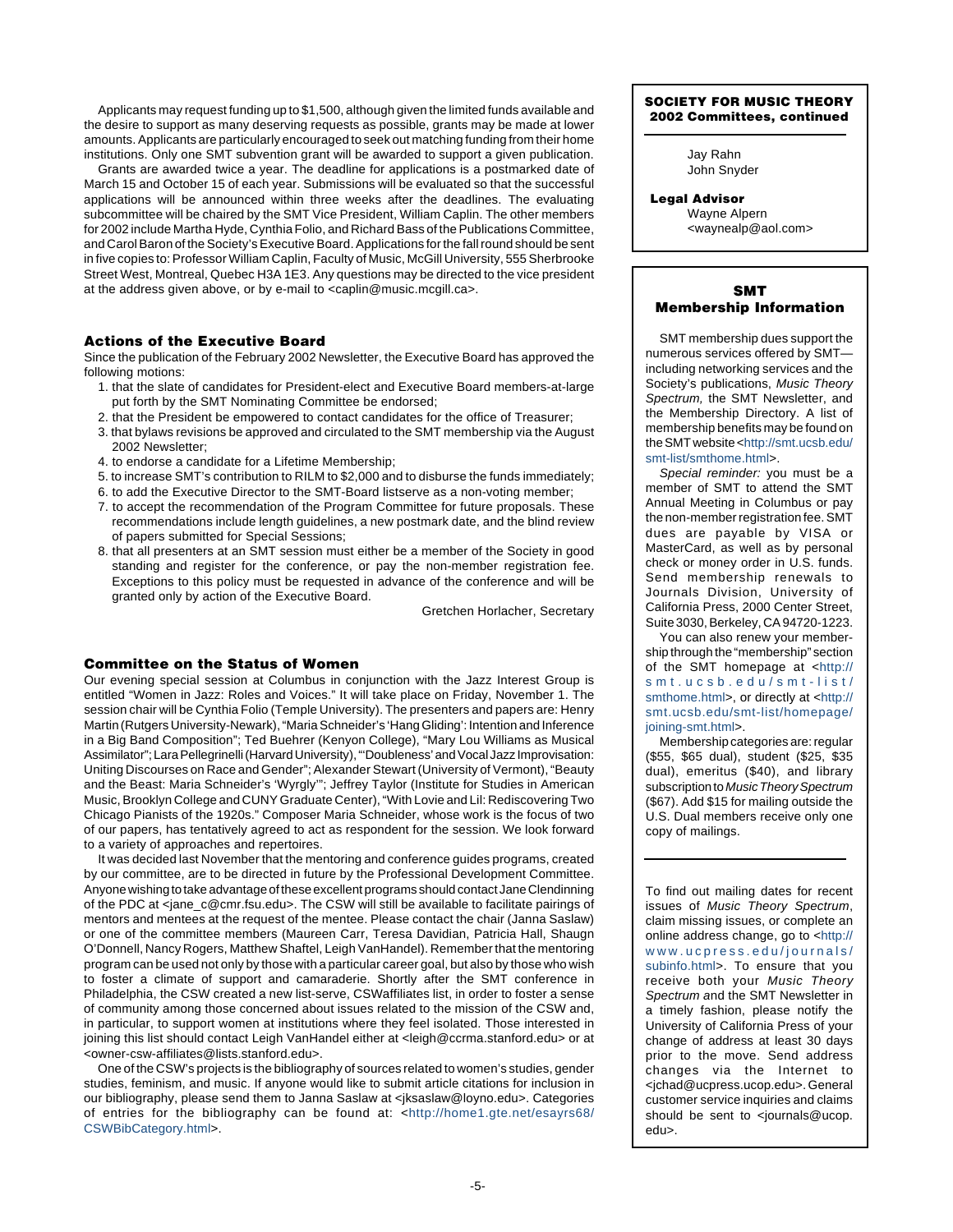#### **Committee on Diversity**

The SMT Committee on Diversity continues its work on a number of projects to fulfill its mission to promote diversity—of ethnicity, culture, values, and perspectives—within the Society. Each year in the fall, we offer travel grants to minority students and faculty to defray the cost of attending the national SMT conference (see the Committee on Diversity website at: <[http://smt.ucsb.edu/smt-list/smthome.html>](http://smt.ucsb.edu/smt-list/smthome.html) for specific guidelines and due date). For the upcoming conference in Columbus, we are sponsoring a special interdisciplinary session entitled: "Cultures Eliding, Cultures Colliding: Postcolonialism, Globalism, and the Analysis of Music." This session explores what a critical scholarly practice in music might be in the context of changing dynamics in the contemporary world. What issues are involved in the gradual stretching of disciplinary boundaries to include hitherto submerged and occluded voices, as well as the challenging of certain hierarchies of knowledge and values? It will feature presentations by Chadwick Allen, Philip Brett, Guthrie Ramsey, Martin Scherzinger, and Timothy Taylor, with Kofi Agawu as respondent. All abstracts and bibliography for previous special sessions (1996–2001) are located on our website. We plan to collaborate with the AMS Committee on Diversity in our next joint meeting.

Our current members include: Nancy Yunhwa Rao, chair (Rutgers University), Matt Bribitzer-Stull (Penn State University), Yayoi Uno Everett (Emory University), Joanne Koh (Mount Vernon Nazarene College), David Lewin (Harvard University), Steven Lindeman (Brigham Young University), Jocelyn Neal (University of North Carolina–Chapel Hill), Steven Nuss (Colby College), John Rahn (University of Washington), and Martin Scherzinger (Eastman School of Music).

#### **Membership Committee**

The Membership Committee monitors the membership list of the society, devises strategies for increasing membership, and considers new ways in which the society can serve its constituents. Although the society has enjoyed a healthy 5% increase in membership for each of the past two years, there is still much room for further growth. The committee is seeking greater participation in SMT by European libraries. Many of these organizations subscribe to the Journal of Music Theory, but only about half of them receive Music Theory Spectrum; this gap should be narrowed considerably by targeting the libraries that do not yet subscribe. The 2002 direct mail promotion has been implemented, with a revised membership brochure. The list of recipients for the campaign struck a balance between established

#### **SMT ONLINE ADDRESSES**

- –SMThomepage:<[http://smt.ucsb.edu/smt-list/smthome.html>](http://smt.ucsb.edu/smt-list/smthome.html)
- MTO homepage: <[http://smt.ucsb.edu/mto>](http://smt.ucsb.edu/mto)
- SMT Help Desk:[<http://smt.ucsb.edu/smt-list/homepage/](http://smt.ucsb.edu/smt-list/homepage/help.html) [help.html>](http://smt.ucsb.edu/smt-list/homepage/help.html) or <help@smt.ucsb.edu> – List managers:
	- <smt-editor@smt.ucsb.edu> (smt-list) <talk-editor@smt.ucsb.edu> (mto-talk) <mto-editor@smt.ucsb.edu> (mto editor)
- System Administrator: <sys-admin@smt.ucsb.edu>
- Online Directory: <<http://locutus.esm.rochester.edu/smt/> Members
- Other addresses: <addresses@smt.ucsb.edu>
- RILM (replacement for the SMT bibliographic database): <[http://www.rilm.org/>](http://www.rilm.org/)
- To subscribe to any SMT list services, send a message to <listproc@smt.ucsb.edu>.
	- For the smt general discussion list, put "subscribe smt-list YourFirstNameYourLastName"in the body of the message.
	- For Music Theory Online, put "subscribe mto-list YourFirstName YourLastName" in the body of the message.

lists (such as MENC and the College Music Society) and new lists of individuals not previously contacted (AMS). UC Press also promotes SMT through paid advertising, exchange advertising with other music journals, conference advertising, and cooperative advertising. Another goal for 2002 is to increase ordering and renewals via the Web by developing a higher profile web presence for both SMT and Music Theory Spectrum. In 2001 over 60% of the new orders for Music Theory Spectrum were received through the web and e-mail, and we can expect this increase in electronic ordering to continue. Finally, the committee is exploring ways to reach out to those heavily involved in the teaching of music theory, particularly those who have shied away from SMT membership in the past. The Membership Committee consists of Joseph Kraus (chair), Jane Clendinning (Professional Development), Janna Saslaw (Committee on the Status of Women), Nancy Rao (Diversity), Gretchen Horlacher (SMT Secretary), and Peter Kaminsky (Executive Board Member).

#### **SMT Jazz Theory and Analysis**

The Special Interest Group in Jazz (SMT-Jz) will be joining the Committee on the Status of Women (CSW) for a joint Special Session at the 2002 annual meeting in Columbus. The session will be "Women in Jazz: Roles and Voices." SMT-Jz is particularly pleased that this panel will be its sixth consecutive Special Session on jazz-related topics to be offered at the SMT national convention.

This past December and January, Janna Saslaw (chair of CSW and member of SMT-Jz) chaired a subcommittee with Teresa Davidian and Leigh VanHandel (CSW), and Steven Block and David Marcus (SMT-Jz) to evaluate proposals for the Special Session. The winning proposals were submitted by Ted Buehrer (Kenyon College), Henry Martin (Rutgers University–Newark), Lara Pellegrinelli (Harvard University), Alexander Stewart (University of Vermont), and Jeffrey Taylor (Institute for Studies in American Music, Brooklyn). Janna Saslaw also wrote the group proposal to the SMT program committee. Composer Maria Schneider has tentatively agreed to be the respondent for the session. Cynthia Folio (Temple) will chair the special session in Columbus.

At its business meeting in Philadelphia last October, SMT-Jz mapped out topics for possible future sessions at SMT conventions. The topic for Madison (2003) will be "Dissonance and Consonance." For the 2004 joint AMS-SMT meeting in Seattle, Washington, we decided to invite the SMT special interest group in Popular Music (SMT-pop) to collaborate on a proposal for an analysis symposium involving jazz-rock, jazz-funk fusion. The issue discussed in Philadelphia was whether the topic should be general or specific. Suggestions were made by Bob Wason and others that we should focus on the early Miles Davis electric period (Bitches Brew; perhaps including In a Silent Way). Henry Martin will pursue the idea of collaboration with SMT-pop.

Any questions regarding SMT-Jz should be addressed to its chair, Henry Martin at <martinh@andromeda.rutgers.edu>, or at the Department of Visual and Performing Arts, Bradley Hall, Rutgers University–Newark, Newark, NJ 07102; (973) 353-5119, ext. 49 or (212) 595-4681. Anyone wishing to be added to the SMT-Jz listserve should contact Steve Larson at <steve@darkwing.uoregon.edu>.

#### **Professional Development Committee**

The Professional Development Committee (PDC) is sponsoring three special events at the 2002 Society for Music Theory Annual Meeting: a special session on finding employment in music theory, a breakfast reception for the graduate students attending the conference, and the "conference guides" program.

The special session, scheduled for Friday evening from 7–10 pm, is entitled "Stepping up the Ladder: Finding Employment in Music Theory." This session will begin with a panel discussion addressing the following topics: planning ahead for seeking employment, elements of a strong CV and cover letter, preparing application materials, relocation before tenure, a typical application process and timetable, and common errors made by applicants. The session will conclude by providing graduate students and pre-tenure faculty an opportunity to meet with the panelists and members of the PDC for a brief one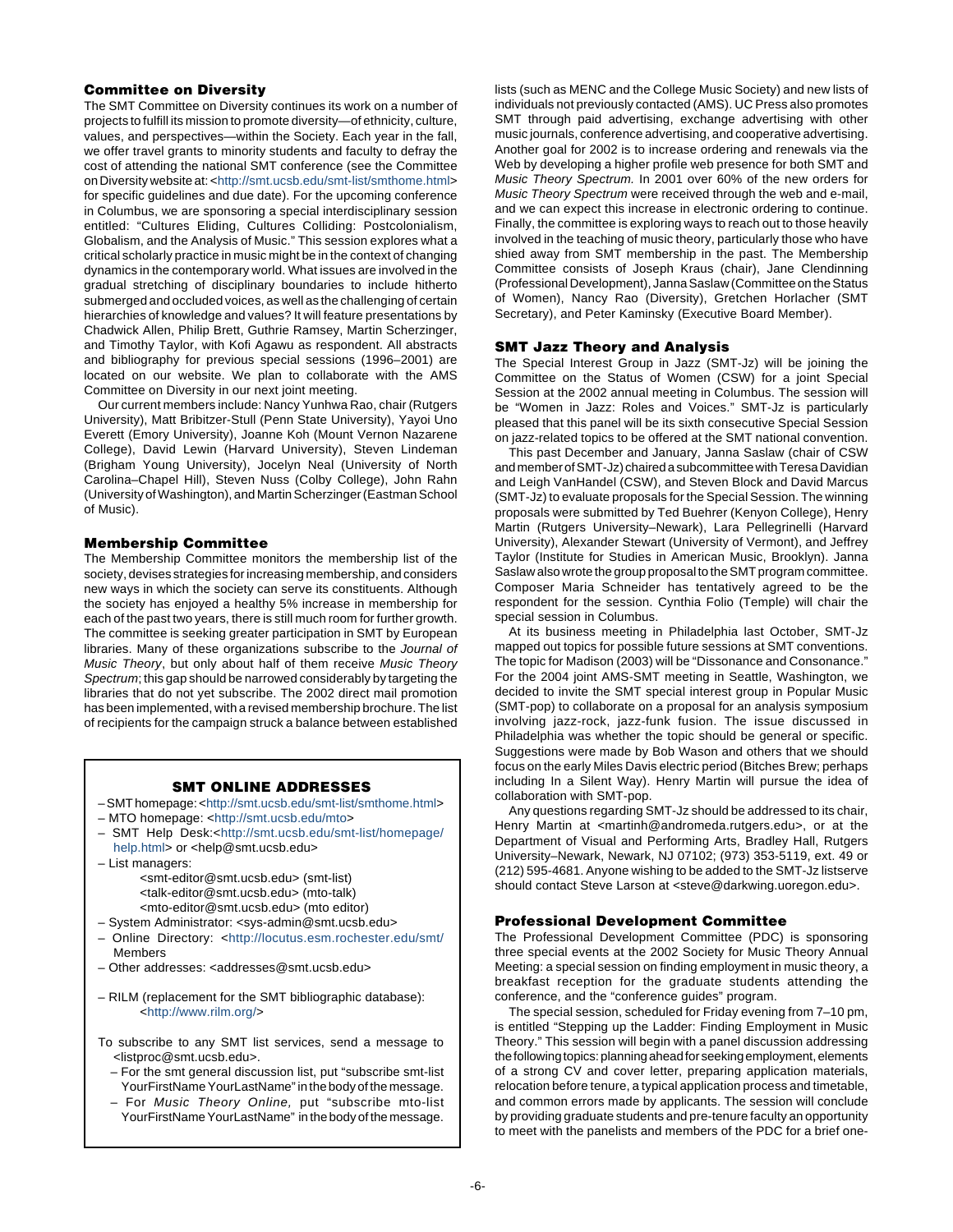on-one, personalized, and private review of their CV and cover letter. Session attendees who wish to take advantage of this opportunity should bring several copies of their current CV and cover letter for this segment of the session. The texts of the presentations from last fall's session "Presenting a Paper" (and previous special sessions) are now available on the PDC website. Thanks to Ciro Scotto who maintains the website.

The Graduate Student Breakfast is scheduled for Friday morning from 7:00 to 8:30 am. All graduate music theory students are invited to this event to meet and greet each other in an informal, collegial atmosphere, and establish working contacts with graduate students from other institutions. This event was very well attended last year—help us pass the word to any graduate students who will be attending the conference and share the magic words "free food"!

The PDC will also be sponsoring the "Conference Guides" program. If you are attending the conference for the first time, or would simply like to meet someone new with whom to attend a session, please sign up for this program on your conference registration form. If you are an experienced SMT conference-goer who would like to welcome a newcomer, there also is a check box on the registration form to indicate your interest in participating in this program.

In addition to these conference-related events, the Professional Development Committee sponsors two ongoing projects: a SMT sponsored listserv specifically for graduate students and first-year faculty, and the SMT Mentoring Program. The CPD-List is intended as a discussion forum for issues relevant to graduate study, the job application process, and other professional development concerns. The list is edited by Ted Latham (Temple University), with assistance from the student representatives on the Professional Development Committee, Todd Waldman (University of Wisconsin) and Elizabeth Bowers (Cambridge University). Those in the early stages of their career are warmly invited to join the conversation by subscribing to this list. Faculty who mentor graduate students please encourage your students to join this online community created especially for them. To subscribe, send a message to <listproc@ boethius.music.ucsb.edu> with the following line in the body of the message: subscribe cpd-list (FirstName) (LastName).

The Society for Music Theory also sponsors a mentoring program appropriate for music theorists at any stage of their career where confidential advice from someone who has "been there and done that" would be welcomed. Any member of the Society may request a mentor—for a specific task, such as working on their tenure materials, dealing with a professional concern, selecting a doctoral program, preparing a first article for publication, or for general guidance in their current career stage. We also are seeking members of the Society who are willing to be mentors. Potential mentors may specify which types of professional concerns they feel qualified to assist in—and it is perfectly appropriate for one who has a mentor to also be a mentor for someone in an earlier career stage. The application form to either be a mentor or seek a mentor is available on the PDC website. We will be working on pairings prior to the conference to allow mentors and mentees who are attending the conference to meet while in Columbus. PDC members Pat McCreless and Steve Bruns are coordinating this program.

Anyone with ideas for additional professional development-related programs or with suggestions regarding the ongoing programs should contact the chair or any member of the PDC (members are listed in the sidebar).

#### **Music Cognition Group**

The Music Cognition Group (MCG) brings together members of SMT with interests in theoretical and experimental work in music perception and cognition.A website <[http://smtmcg.acs.unt.edu/>](http://smtmcg.acs.unt.edu/) and an electronic discussion list help the members stay in touch, share ideas, and organize session proposals for SMT conferences. Thanks to Phil Baczewski for creating both of these helpful resources. To subscribe to the electronic discussion list, please send an e-mail message to <listserv@unt.edu> with the command SUBSCRIBE SMTMCG your first name your last name as the body of your mail message. Contact Phil <baczewski@unt.edu> if there are questions about the listserv. Other questions concerning MCG may be addressed to its chair, Steve Larson, University of Oregon, School of Music, 1225 University of Oregon, Eugene, OR 97403-1225; <steve@darkwing.uoregon. edu>; (541) 346-5651.

#### **Popular Music Interest Group**

The Society for Music Theory's Popular Music Interest Group, founded in 1998, is dedicated to promoting the scholarly study of popular music through methods including musical analysis and theory. Our goals include ensuring academic recognition for popular music research, encouraging more scholars of music theory to engage popular repertoires, and encouraging scholars of popular music to make effective use of musical analysis and theory. Towards these ends, our attentions have been focused on four primary activities: an annual special session at the SMT national conference, a group meeting at the national conference for networking and exchange of ideas, a large online discussion group, and the development of an active, extensive website.

#### **Contacting the Society**

Society for Music Theory University of Chicago Department of Music 1010 East 59th Street Chicago, IL 60637 telephone: (773) 702-8009 e-mail: <SMT@listserve.uchicago.edu>

#### **Election Reminder**

This year the following SMT officers are up for election: President-elect, Treasurer and two members of the Executive Board. The ballots, together with the 2003 Call for Papers, were mailed to current SMT members during the first week of August. Please remember to vote! Results will be announced at the SMT business meeting in Columbus.

#### **SMT Business Meeting**

The annual business meeting is scheduled for Saturday, November 2, 4:30–5:30 p.m. Come early and get prime seating for the Awards Ceremony, which immediately follows the business meeting.

We are excited to announce this year's special session, entitled "Rock, Folk, and the Great White Way: 20th-Century Popular Music from a Post-Millennial Perspective." The Thursday evening session, moderated by Mark Spicer, will feature presentations by William Marvin (Oberlin College), Scott Murphy (University of Kansas), Anna K. Stephan-Robinson (Eastman School of Music), David Temperley (Eastman School of Music), and Kevin Holm-Hudson (University of Kentucky). The meeting time for our annual gathering has been set for 5:00–6:00 on Thursday; anyone attending the conference who is interested in the group is welcome to come.

Likewise, anyone interested in the scholarly study of popular music is invited to join or visit SMT-Pop's electronic discussion list (pop-analysis). Simply go to the URL <http://listserv.unc.edu/cgi-bin/ lyris.pl?enter=pop-analysis>. In the middle of the page, there is a section marked, "If you are not a member of 'pop-analysis,' please choose:" This is followed by buttons for two options: 1. join pop-analysis; 2. visit pop-analysis without joining. Recent list topics have included the difficulties and issues related to copyright protection, group members' participation in the recent Experience Music Project conference, the importance of ethnomusicological research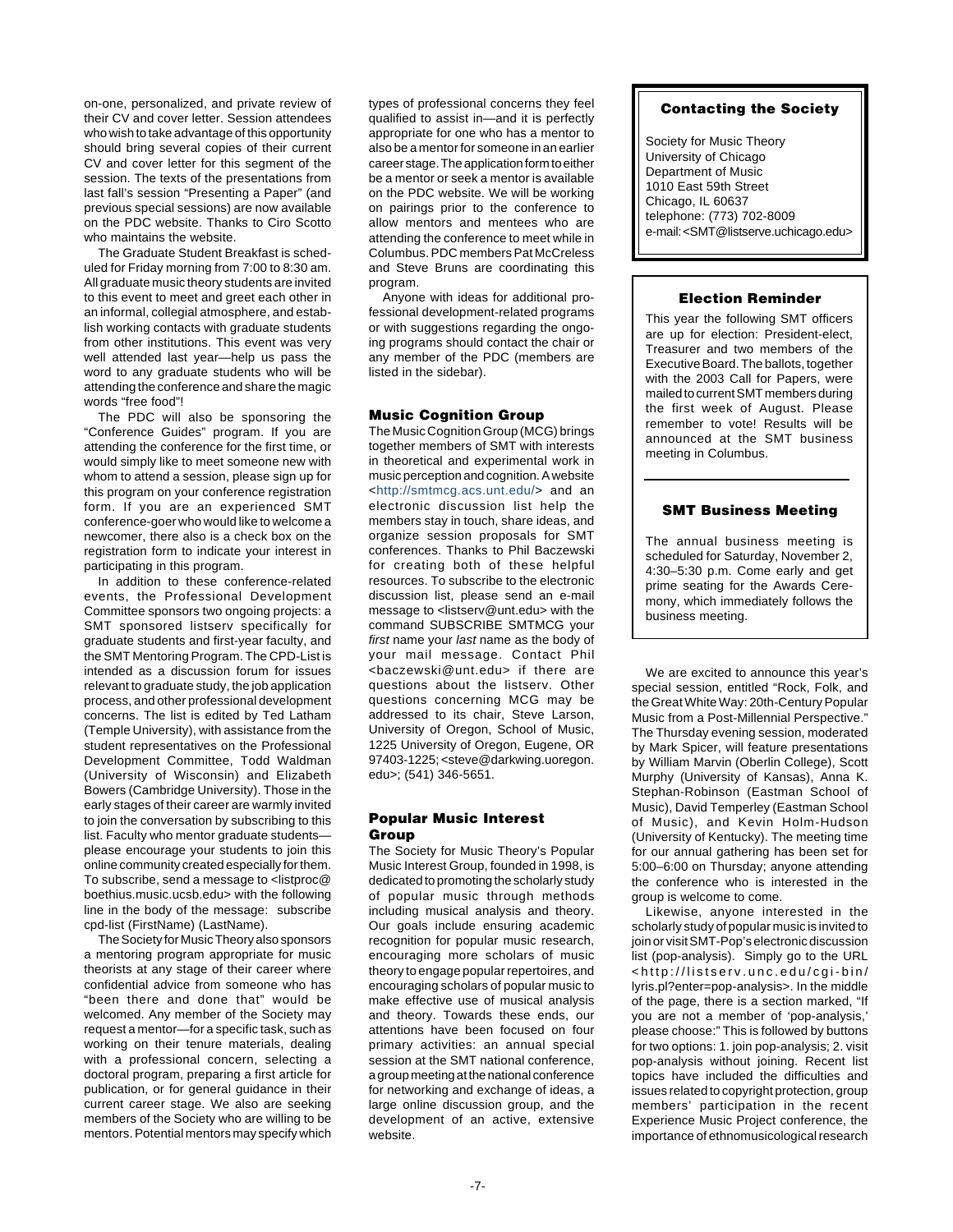#### **ACLS Fellowships**

The American Council of Learned Societies (ACLS) offers several fellowships that may be of interest to SMT members. These include the ACLS/Andrew W. Mellon Fellowships for Junior Faculty and the Frederick Burkhardt Residential Fellowships for Recently Tenured Scholars. The deadline is October 1, 2002. Visit the ACLS website [<www.acls.org>](http://www.acls.org) for details.

in popular music, our plans for the SMT-Pop website, and an illuminating review of a Paul McCartney concert by Walter Everett, author of the three-volume series The Beatles As Musicians.

We intend for the new website to be a useful, continuing resource for popular music scholars. It will be designed and edited by Marianne Tatom (University of Texas) and will feature separate editors for a bibliography, a glossary, an events calendar, an internet link list, reviews of recent publications, feature articles, and other unspecified content. The URL will be [<http://pop-analysis.music.utexas.edu>](http://pop-analysis.music.utexas.edu), and we expect to have the site up and running this fall. Questions concerning SMT-Pop may be addressed to its chair: Tim Hughes, 10215 Lake City Way NE, #219, Seattle, WA 98125; <thughes@ u.washington.edu>.

#### **Bylaw Revisions**

Enclosed in this newsletter you will find a copy of the SMT By-Laws, which includes a number of changes proposed by the Executive Board. The proposed changes are underlined in this draft. We will be voting on these changes at our forthcoming annual meeting. Many of these changes are updates and housekeeping, to ensure that the By-Laws reflect the current operations of the Society, such as standing committees, duties of officers, and the ability to use e-mail for society business. What has prompted the board to propose these changes is the presence of our Executive Director—for the first time, SMT has a paid professional staff member, whose job it is to carry out the dayto-day operations of the society; the ways in which the Executive Director assists the officers of the society must be included in the By-Laws. Below are some comments on the proposed changes; for comparison with the current bylaws, please consult the SMT website (they may be found under the "membership" section).

- 1. At the very end of section III, a sentence has been added that stipulates that the President of the society is also the chair of its Board of Directors. For SMT, the Executive Board has served as our de facto Board of Directors, but under corporate law and practice, the chief executive of a corporation (the president) is not automatically the chairman of its board.
- 2. In section IV, various duties of the Vice President, Secretary, Treasurer, and President-Elect have been brought up to date to conform with actual practice and to maintain consistency with other parts of the by-laws, including the ways in which various duties may be delegated to the Executive Director.
- 3. The major change in section IV concerns the addition of the Executive Director (ED) as a non-elected, non-voting member of the Executive Board. The Board proposes that the ED be a (non-voting) member of the executive board for several reasons. First, as the ED in many cases will be the person who must carry out any decisions and policies of the board, it is important to have the ED present in discussions regarding the nuts and bolts of their implementation. In addition, making the ED a member of the board automatically provides him/her with indemnity for her/his actions on behalf of the society under New York State law (SMT is a non-profit corporation of New York State). If the ED were not a member of the SMT board, the ED would be exposed to personal liability when acting on behalf of the society, unless we took special measures to indemnify the ED.
- 4. In section V, we move into the 21st century by authorizing electronic balloting.
- 5. In section VIII, we have added another standing committee, the Publications Subventions Committee, since this committee has

in fact been standing for quite some time. This section also codifies its membership and their terms of appointment. Justin London, on behalf of the SMT Executive Board

#### **SMT 2003: Call for Papers**

The 26th Annual Meeting of the Society for Music Theory will be held as a solo conference in Madison, Wisconsin, from Wednesday, November 5, to Sunday, November 9, 2003. (No paper sessions will be scheduled for Sunday.) Proposals for papers, poster sessions, and special sessions on any topic related to music theory are invited. As was announced in last year's Call for Papers, the Program Committee will accept only a single paper submission from any individual.

With the approval of the Executive Board, the Program Committee has revised a number of aspects of the Call for Papers this year, and wishes to draw particular attention to them. The maximum length for proposals has been set at three double-spaced pages, including footnotes. (Supplementary materials such as musical examples, diagrams, and bibliographies should be made as concise as possible, but will not be counted in the page limit.) Electronic submission of abstracts is to be required, and electronic submission of entire proposals is to be a new option. Paper proposals will now also be expected to include a list of required equipment. A final change to previous practice will require all special-session information to be submitted anonymously, with all individual proposals within the special session conforming to guidelines for regular paper proposals and a cover letter indicating the rationale for submitting as a special session. This new procedure will allow the Program Committee to consider each paper in a special session proposal as an individual submission and program accordingly, with or without the balance of papers from that proposed session. All presenters—including those at special sessions—are expected to join the society and register for the conference or pay the non-member registration fee. Exceptions to this policy will be made only with the approval of the Executive Board. As in the past, papers presented at other national or international conferences will not be considered. Please note the new earlier-than-usual postmark deadline of January 15, 2003.

The complete call for papers was mailed to the membership along with the election ballot and will be available online on the SMT homepage. For more specific information about proposing special sessions and/or poster sessions, refer to the complete call or contact Walter Everett at <weverett@umich.edu>.

#### **NEWS ITEMS**

#### **Regional Winners**

Four of the regional and affiliate theory societies have awarded prizes for outstanding student presentations at their annual meetings: Music Theory Midwest, Texas Society for Music Theory, West Coast Conference of Music Theory and Analysis, and Music Theory Society of New York State. The Arthur J. Komar Award for Best Student Paper at Music Theory Midwest was presented to Yonatan Malin for "Metric Displacements and Romantic Longing in the German Lied," a paper in which he "investigates a link between metric displacements and romantic longing (Sehnsucht) in selected Lieder by Schubert, Schumann, and Brahms." A doctoral student at the University of Chicago, Mr. Malin is working on his dissertation supported by a Mellon Fellowship. His dissertation title is "Metric Conflicts and Music-Text Relations in German Lieder," and his advisor is Richard Cohn.

Adam Ricci, a doctoral student at the Eastman School of Music, received both the annual Emerging Scholar Award from the Music Theory Society of New York State and the Herb Colvin award from the Texas Society for Music Theory for the best paper delivered at each of their annual meetings. In "A Classification Scheme for Harmonic Sequence," Mr. Ricci proposes "a comprehensive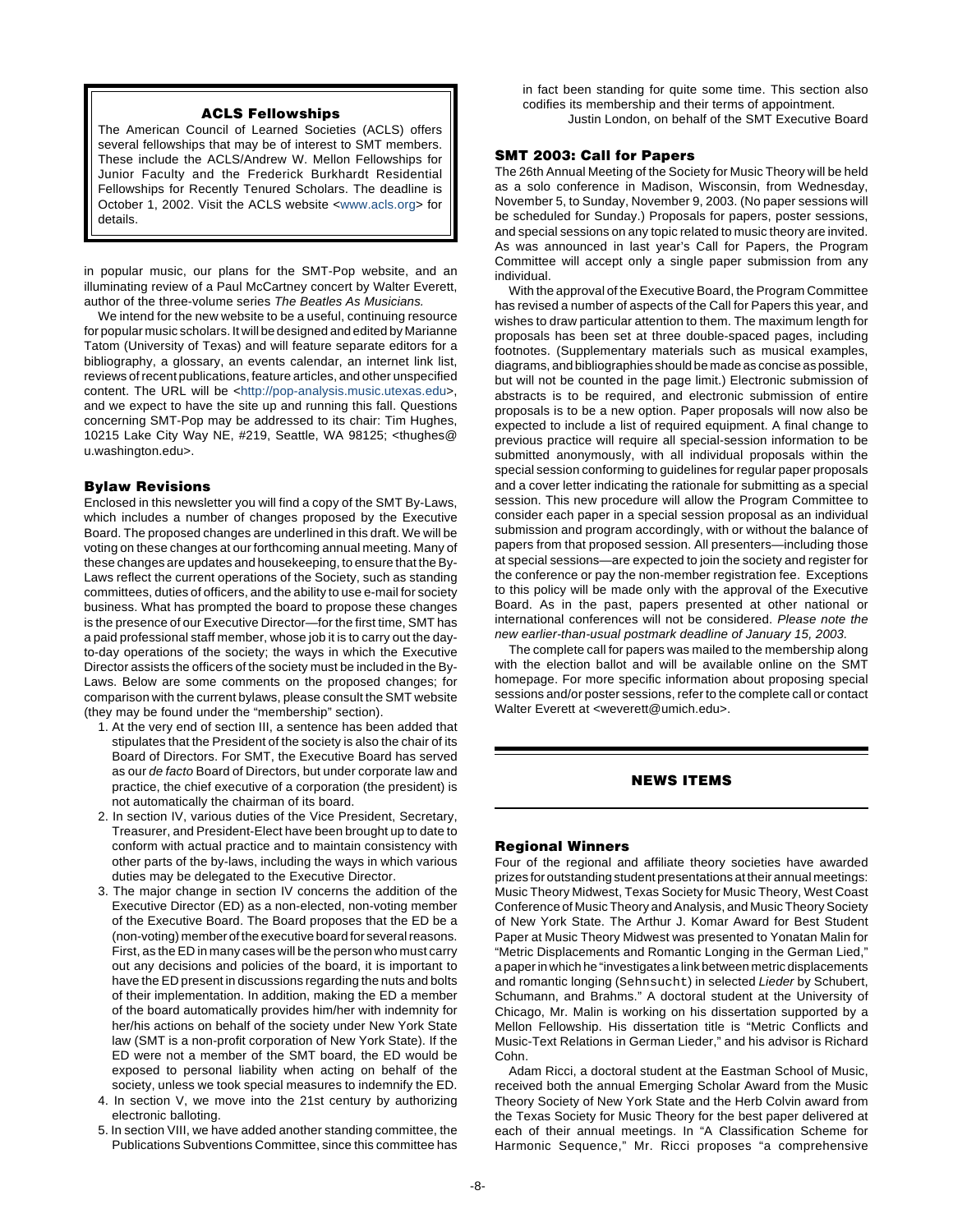classification of sequences that pairs constituent root motions and degree of voice-leading smoothness, a classification that provides new insights into the standard sequence types, and elucidates passages for which previous classification systems have no label." As the recipient of the annual Emerging Scholar Award for the best paper delivered by a graduate student at the annual meeting of MTSNYS, Mr. Ricci's paper will be published in Theory and Practice, vol. 27.

The West Coast Conference of Music Theory and Analysis presented this year's Best Student Presentation Award to Joseph Fancher for his paper entitled: "'The Garden of Love's Sleep': A Schenkerian Portrayal of Eternity in Messiaen's Turangalîla Symphonie." His Schenkerian analysis "reveals that the music's harmonic action, consisting of numerous iterations of a three-line, takes place at the middleground level, while in the background lies an Urlinie of unusual design." Mr. Fancher is a doctoral student at the University of Oregon.

#### **Schenker's Counterpoint Books**

Musicalia Press is pleased to announce the reprint of Counterpoint, Books I and II, by Heinrich Schenker, in the translation by John Rothgeb and Jürgen Thym. Prepared in consultation with the editor, John Rothgeb, this hardcover edition is an unabridged, corrected republication of the original edition published in 1987 by Schirmer Books. Further information appears at [<www.musicaliapress.com>](http://www.musicaliapress.com). Musicalia Press welcomes suggestions for further books to reprint. Please write to: <mail@musicaliapress.com> or to Musicalia Press, P.O. Box 130664, Ann Arbor, MI, 48113-0664.

#### **Mannes Institute for Advanced Studies in Music Theory**

The Mannes Institute for Advanced Studies in Music Theory held its summer Institute in Schenkerian Theory and Analysis from June 27– 30, 2002 at Mannes College of Music in New York City. The Mannes Institute provides a unique opportunity for scholars around the world to gather outside of the conventional conference format for collegial interaction and intellectual discourse at a high level of inquiry. 50 outstanding theorists from 25 states and 10 countries participated in an intensive program of analytic workshops, study groups, plenary presentations, and roundtable discussions guided by an international faculty of experts.

Carl Schachter presented "Three Analyses" of music by Schubert, Mozart, and Beethoven in comprehensive plenary sessions. Charles Burkhart, William Rothstein, and Frank Samarotto led analytic workshops on "Schenkerian Paradigms and Their Extension," "Schenkerian Syntax: Variations on Three Themes," and "Analyses After Schenker: Reconsidering the Legacy." Matthew Brown, Nicholas Cook, and Robert Snarrenberg guided study groups on "Schenkerian" Theory as a Theory of Tonality," "Understanding the Schenker Project," and "Lines of Interpretation." Hedi Siegel and David Gagné moderated open discussions on "The State of the Discipline: Past, Present, and Future" and "Schenkerian Pedagogy at the Crossroads." These proceedings were supplemented by a recital of Schenker's compositions, reception, and banquet.

Next year the Mannes Institute will conduct an intensive 4-day Institute on Transformational Theory and Analysis in June, 2003. David Lewin will participate in a series of workshops conducted by an expert faculty of Richard Cohn, Edward Gollin, Henry Klumpenhouwer, Robert Morris, John Roeder, and Joseph Straus. In 2004 the Mannes Institute plans to offer an Institute on Musical Form, led by a faculty of William Caplin, Janet Schmalfeldt, and other authorities in this field. Last year's Institute on Historical Music Theory featured Ian Bent, Thomas Christensen, Sarah Fuller, Cristle Collins Judd, Joel Lester, and Thomas Mathiesen. Future programs on other topics are also planned, including a possible international collaboration with Orpheus Instituut in Ghent, Belgium.

Details about the Mannes Institute, its distinctive mission, policies, and proceedings are posted on its website at [<www.mannes.edu/](http://www.mannes.edu/mi) [mi>](http://www.mannes.edu/mi), and announced at the SMT conference and over the SMT list. Inquiries should be addressed to: Wayne Alpern, Director, Mannes Institute for Advanced Studies in Music Theory, 150 West 85th

Street, New York, New York 10024 USA; (212) 877-8350; <mannesinstitute@aol.com>.

#### **National Humanities Center Fellowships**

(Application Deadline: October 15, 2002)

The National Humanities Center offers 40 residential fellowships for advanced study. Applicants must hold a doctorate or have equivalent scholarly credentials, and a record of publication is expected. Both senior and younger scholars are eligible for fellowships, but the latter should be engaged in research well beyond the revision of a doctoral dissertation. Fellowships are for the academic year (September through May). Scholars from any nation and humanistically inclined individuals from the natural and social sciences, the arts, the professions, and public life, as well as from all fields of the humanities, are eligible. Most of the Center's fellowships are unrestricted. Fellowships up to \$50,000 are individually determined, the amount depending upon the needs of the Fellow and the Center's ability to meet them. Each Fellow also has access to a research fund of \$2,500. The Center provides travel expenses for Fellows and their dependents to and from North Carolina.

Applicants submit the Center's form supported by a curriculum vitae, a 1,000-word project proposal, and three letters of recommendation. You may request application material from Fellowship Program, National Humanities Center, Post Office Box 12256, Research Triangle Park, North Carolina 27709-2256, or download the form from the Center's website: <[http://](http://www.nhc.rtp.nc.us:8080/fellowships/fellowships.htm) [www.nhc.rtp.nc.us:8080/fellowships/fellowships.htm>](http://www.nhc.rtp.nc.us:8080/fellowships/fellowships.htm).

#### **UPCOMING CONFERENCES AND SYMPOSIA**

#### **International Conference on Music and Artificial Intelligence**

(Conference: September 12–14, 2002)

The 2002 International Conference on Music and Artificial Intelligence (ICMAI'02) will be held on September 12–14, 2002 at the historic St. Cecilias's Hall, in the Old Town of Edinburgh, Scotland. The conference will consist of paper sessions, posters, round table discussions, concerts, and various social events, including a ceilidh. For information about registration, program, and lodging, visit: <[http:/](http://www.music.ed.ac.uk/icmai/) [/www.music.ed.ac.uk/icmai/>](http://www.music.ed.ac.uk/icmai/).

#### **International Symposium Webern 2002**

(Conference, September 15–17, 2002)

The international Symposium Webern 2002, which takes place in Mittersill, Salzburg parallel to the 7th Composers' Forum "Einklang 2002," is devoted to a survey of those ideas and perspectives and to a presentation and formation of innovative approaches that will identify the constituting phenomena of the conception matrix "Webern." Presentations and discussions of studies based on historical, analytical, and aesthetical aspects will be confronted with metadiscursive contributions that focus more on the development and changes of conceptions, especially those conditions that determined and influenced the understanding of Webern, his culture, and his music. Contributions from representatives of other cultural studies as well as from musicians and composers will allow us to transcend the purely musicological status of the symposium by presenting their distinguished approaches. For more information, contact: Dominik Schweiger, Piaristengasse 32/9, A-1080 Wien. Austria; telephone: +43/1/4096075 or +43/699/11198231; <dominik.schweiger@ univie.ac.at>.

#### **College Music Society Meeting**

(Conference, September 26–29, 2002)

The College Music Society will hold its Forty-Fifth Annual Meeting in Kansas City, Missouri on September 26–29. The meeting will be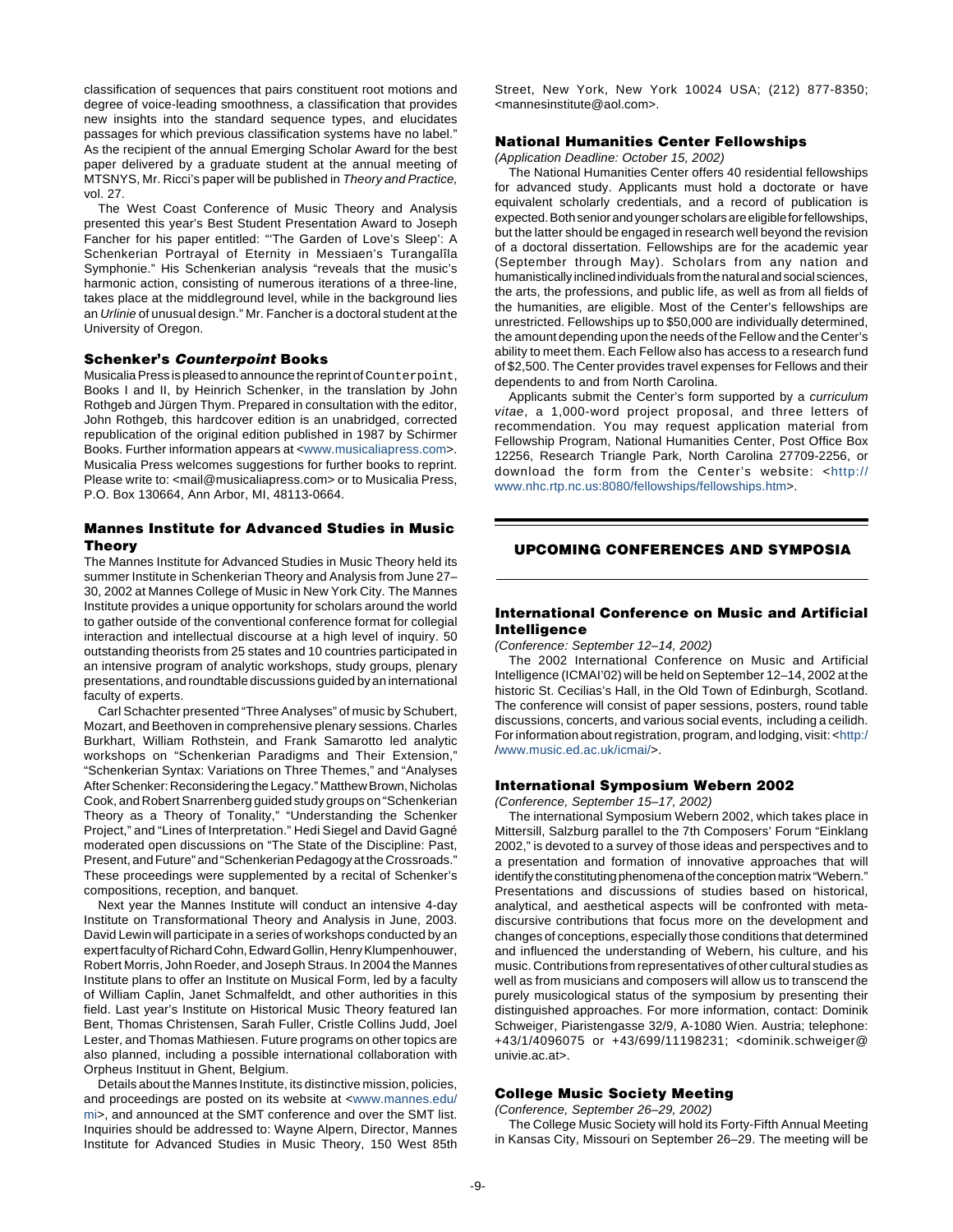held in conjunction with the 2002 National Conference of the Association for Technology in Music Instruction (ATMI) and the National Association of Composers, USA. Complete meeting, travel, hotel, and registration information is posted on the CMS website: <[http://www.music.org/activities/Conf2002/kchome.html>](http://www.music.org/activities/Conf2002/kchome.htm).

## **International Musicological Colloquium Brno 2002**

(Conference, September 30 - October 2, 2002)

The Institute of Musicology at the Masaryk University Brno (Czech Republic) will host its annual musicological colloquium on September 30–October 2, 2002. Its topic, "Horror novitatis," intends to cover the history of the mentality of musicians, composers, producers of music, and listeners. Stories of heroic avant-gardes have frequently been told over the last two centuries, based on the aesthetic assumption that novelty guarantees value and on the philosophical belief that change is preferable to stability. The aim of the colloquium is not to undermine or discredit these foundations of the modernist view, which are already discredited enough. The focus is more on the pain, the violence, the reification, and the horror that people have experienced facing this Medusa's head of novelty. Both groups are of interest, those who as heroes submitted to the pain and horror of committing self-violence, and those who preferred to respond to the sweet, primeval voices of the Sirens, and yield to the sins of voluptuousness. But a further question is to be addressed: do further choices exist, and are the ancient Greek metaphors misleading?

More information will be available progressively on the web page of the Institute of Musicology of the Masaryk University Brno: [<http:/](http://www.phil.muni.cz/music/) [/www.phil.muni.cz/music/>](http://www.phil.muni.cz/music/) under the heading "Kolokvium." Questions may be directed to: Institute of Musicology, Masaryk University Brno, Arne Novaka 1, CZ 660 88 Brno; phone and fax: +420 5 41121434; e-mail: <colloq@phil.muni.cz>.

#### **National Conference of the Musicological Society of Australia**

#### (Conference, October 2–6, 2002)

National Conference of the Musicological Society of Australia will hold its twenty-fifth annual conference on October 2–6, 2002 in Newcastle, New South Wales, Australia. Themes for this conference include: Performance as Research; Music and Society; Structure and Context; and Music and Technology. Presentations will include lecture-demonstrations as well as papers. Plenary speakers include Suzanne Cusick (University of Virginia), Roy Howat (Royal College of Music, London), and Rolf Gehlhaar. Housing and registration information: <[http://www.msa.org.au/Conf2002.html#PageTop>](http://www.msa.org.au/Conf2002.html#PageTop).

#### **MACRO**

(Conference: October 5, 2002)

MACRO (Macro Analysis Creative Research Organization) has announced that the 2002 Annual Musician's Workshop will be held October 5, 2002, at the Monona Terrace in Madison, Wisconsin. The workshop will feature presentations and activities that use macro techniques as a springboard to enhance all aspects of performance, pedagogy, analysis, composition, jazz, and informed listening. For registration and travel stipend information, please contact: Jamie Henke, MACRO Chair, 613 Lowell Hall, 610 Langdon Street, Madison, WI 53703; telephone (608) 263-6822;<jlhenkep@facstaff.wisc.edu>.

#### **German Society for Music Theory**

#### (Conference, October 11–13, 2002)

The second annual conference of the German Society for Music Theory (Deutsche Gesellschaft für Musiktheorie) will meet October 11–13, 2002, in Munich at the Munich Hochschule für Musik. The theme of the conference is Music Theory: Concept and Practice (Musiktheorie: Begriff und Praxis).The subthemes are: "Figured Bass and Modulation," "Music Theory and its Transmission," "Music-Theory and Gender Studies," and "Ear Training and Aural Analysis" (with emphasis upon 20th-century music). The language of the conference will be German. For further information, feel free to contact Professor Stefan Rohringer at: <stefanrohringer@web.de>.

#### **MidAmerican Center for Contemporary Music**

(Conference, October 17–19, 2002)

The MidAmerican Center for Contemporary Music at Bowling Green State University will present its 23rd Annual New Music & Art Festival on October 17–19, 2002, featuring guest composer Paul Lansky. For more information concerning the festival, please call (419) 372-2685 or e-mailAdam Zygmunt at <azygmun@bgnet.bgsu. edu>. Website: <[http://www.bgsu.edu/colleges/music/MACCM/>](http://www.bgsu.edu/colleges/music/MACCM/).

#### **Interpreting Berlioz: Music 1803–2003**

(Conference: November 15–17, 2002)

Organized by Royal Holloway, University of London and the Royal College of Music, London, underthe aegis of the Comité International Hector Berlioz, this Conference is one of an international series of events that will mark the bicentenary of the composer's birth. Our contribution to these celebrations brings together an international team of scholars and performers in explorations of a number of themes, including: "Berlioz and England," "Berlioz in Russia," "Performing Berlioz," and "Lélio ou Le retour à la vie." But Interpreting Berlioz will not be just talk about Berlioz, but will also include some of his music in a series of events in the Victoria and Albert Museum, a symphony concert at the Royal College of Music, a masterclass on Berlioz songs, and a lecture-recital on Liszt's transcriptions of the Symphony fantastique. For further details, see <[http://](http://pages.britishlibrary.net/new.berlioz/IB2003index.htm) [pages.britishlibrary.net/new.berlioz/IB2003index.htm>](http://pages.britishlibrary.net/new.berlioz/IB2003index.htm).

#### **Popular Music and American Culture**

(Conference: November 21–23, 2002)

The School of Music at the University of Texas at Austin will host a conference on popular music and American culture November 21– 23, 2002.Presentation topics include but are not limited to: Interpreting Popular Music; Histories of Popular Music; Film Music; Jazz; Musicals; and Music and the Culture Industry. The keynote speakers will include Adam Krims (Director of Institute for Popular Music and Associate Professor of Music, University of Alberta) and Fred Maus (Associate Professor of Music, University of Virginia). Requests for further information about the conference should be addressed to: Andrew Dell'Antonio <dellantonio@mail.utexas.edu>.

#### **Prokofiev and 20th-Century Culture**

Conference: January 31–February 10, 2003

Organized by the Serge Prokofiev Association and Archive at Goldsmiths College, London, in partnership with the Royal Northern College of Music and the University of Manchester, UK, and the Observatoire Musical Français (OMF), France, this international symposium is an integral part of the Manchester Prokofiev 2003 Festival (January 31–February 10, 2003). Although Prokofiev's bestknown scores are the product of a cooperation with other art forms from literature to dance and film, there has been no systematic study of the contribution that these various forms of collaboration made to his artistic achievement as a whole. This international symposium seeks to open up this line of enquiry with thematic sessions that include: Prokofiev and Opera; Russia's Post-Soviet Interpretation of Prokofiev; Prokofiev and the French School; Prokofiev's Work for Children; Russian Artistic Circles in Paris in the 1920s; and Prokofiev's Associates. The symposium will focus predominantly on two phases of Prokofiev's career, looking at his work and that of his associates among the Russian émigré circles in Paris and in Soviet Russia. The keynote speaker is Sir Peter Ustinov. Details of accommodation, fees, and registration will be announced in the autumn, along with the full program of the symposium and the Festival.

The Manchester Prokofiev 2003 Festival will offer a richly varied program of concerts and public events, with the participation of the BBC Philharmonic Orchestra (concerts on January 31, February 7 and 10), the Manchester Camerata (February 8), the Hallé Orchestra (February 9), and the RNCM's various performing groups (February 8-10). For further details regarding Prokofiev 2003 and the Manchester Festival, see: <[http://www.sprkfv.net/association/2003home.html>](http://www.sprkfv.net/association/2003home.html).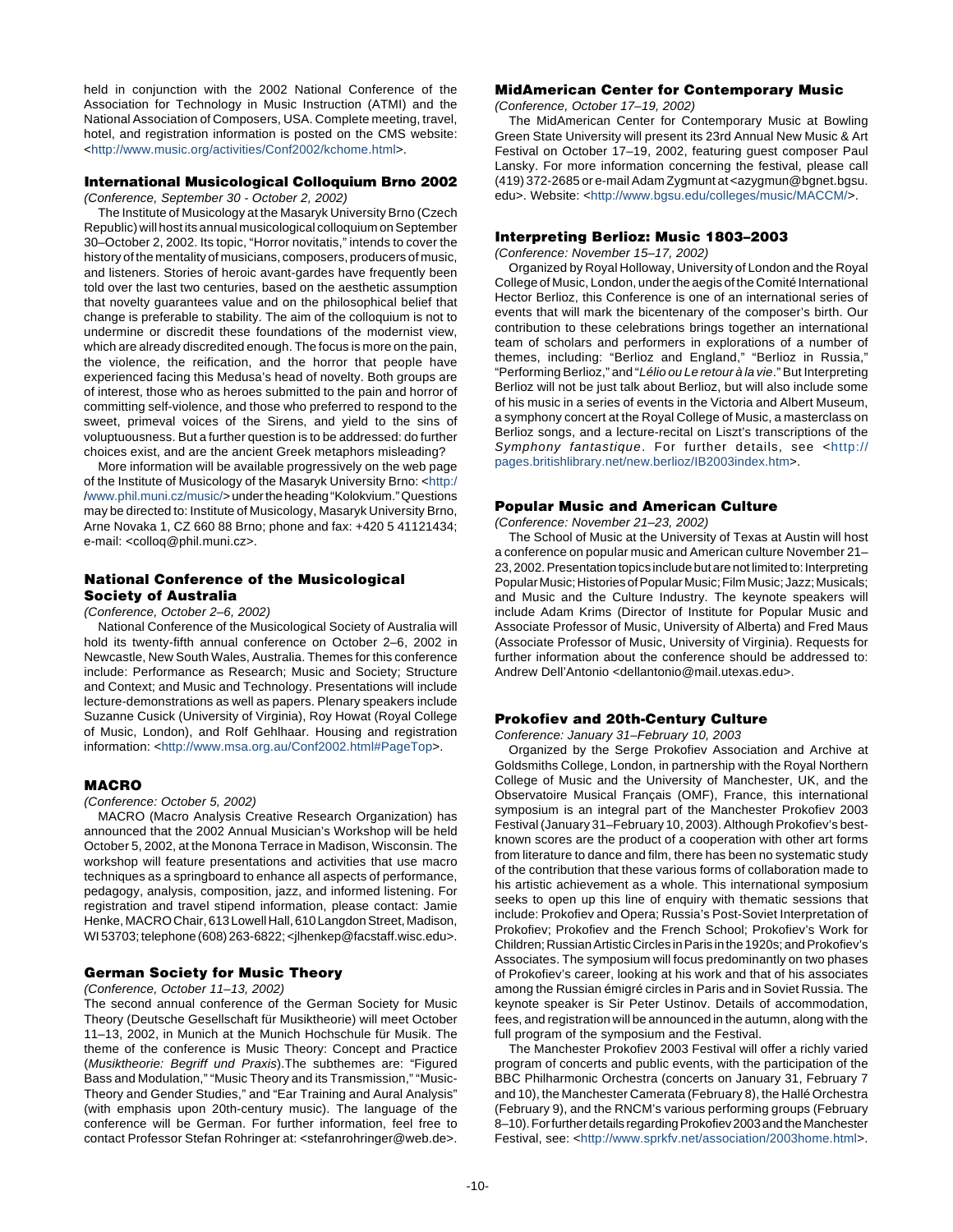#### **CALLS FOR PAPERS**

#### **International Machaut Society**

(Proposal deadline: September 15, 2002)

At the next meeting of the International Congress on Medieval Studies (Kalamazoo, MI; May 8–11, 2003), the International Machaut Society will sponsor three paper sessions. "Machaut Reception" (Nicole Lassahn<nelassah@midway.uchicago.edu>) will be devoted to any aspect of Machaut reception, from recordings of the Mass to the varying identities of Toute-Belle. While there is obviously room for overlap with the other two sessions, we envision this one as the primary locus forreception history per se."Machaut Reading/Reading Machaut" (Deborah McGrady <dmcgrad@tulane.edu>, and Alice Clark <avclark@loyno.edu>) will focus on Machaut's use of his sources, or on his own status as a source for others. This session, like the other two, will include papers on both literary and musical topics. "The Future of Machaut Studies" (Alice Clark <avclark@loyno.edu>) will likely be a panel discussion, with presentations on what remains to be done with respect to lyric poetry, narratives, music, manuscript studies, and so forth. Paper proposals (e-mail is fine) should be sent no later than September 15, 2002 to: Alice V. Clark, College of Music, Loyola University New Orleans, Campus Box 8, 6363 St. Charles Avenue, New Orleans, LA 70118; <avclark@loyno.edu>; fax: (504) 865-2852. For further information on each session, you may also contact the individuals listed above.

#### **American Handel Society**

#### (Proposal deadline: October 1, 2002)

The American Handel Society will hold its 2003 conference at the University of Iowa in Iowa City, February 27 through March 2, 2003. The Society extends a call for papers on any topic relevant to the study of Handel and his music, especially those that take an interdisciplinary approach or that deal with problems in performance practice. The Program Committee is particularly interested in the following areas: Handel, Music and Sexuality in the 18th Century; Handel and His Contemporaries in Italy (including opera in Venice andFlorence); HandelTradition and Reception; and Handel's Musical World and Imperial Power. Applicants should submit a proposal of not more than 500 words to: AHS Program Committee, Professor Wendy Heller, Woolworth Center, Department of Music, Princeton University, Princeton, NJ 08544. Proposals may also be sent by electronic mail to <wbheller@princeton.edu.>. Proposals should be sent no later than October 1, 2002.

#### **Third Biennial Conference on Twentieth-Century Music**

(Proposal deadline December 6, 2002)

The Third Biennial Conference on Twentieth-Century Music will be held at the University of Nottingham, June 26–29, 2003. We invite proposals for papers, themed sessions, and performance presentations from practitioners, academics, and postgraduate students on all subjects relating to twentieth-century music —from Mahler to MP3. Proposals are welcomed from musicologists and from scholars in other disciplinary areas. There is no overall conference theme. The intention is to present work in new and emerging areas of the study of twentieth-century music, alongside the best of recent work in more established areas. Planned conference sessions currently include: Baz Luhrmann's Moulin Rouge; Morton Feldman; The Impact of Recorded Sound Upon Compositional and Listening Practices; Music in Holland; Oral History as a Research Tool; Music and 20th-Century Islam; and Performance Practice in the Twentieth Century. Proposals for individual papers and presentations (maximum 20 minutes) should be no more than 250 words in length. Proposals for themed sessions (comprising three or four papers) should include abstracts for each individual paper and a brief rationale for the session as a whole. All proposals should be submitted by e-mail (as a Word attachment or e-mail text) to <Robert.Adlington@nottingham.

ac.uk>. The deadline for proposals is Friday, December 6, 2002. The program committee is: Robert Adlington (Nottingham), Nikki Dibben (Sheffield), Peter Franklin (Oxford), and Keith Potter (Goldsmiths, London). Full details of the conference may be found at <[http://](http://www.nottingham.ac.uk/music/C20conference) [www.nottingham.ac.uk/music/C20conference>](http://www.nottingham.ac.uk/music/C20conference).

#### **College Music Society**

(Proposal deadline: January 6, 2003)

The College Music Society will hold its Forty-Sixth Annual Meeting October 2–5, 2003 in Miami, Florida, in conjunction with the 2003 National Conferences of the Association for Technology in Music Instruction (ATMI), and the Society for Ethnomusicology (SEM). The 2003 Program Committee of The College Music Society welcomes proposals for papers and panel presentations in all aspects of music theory, including musical analysis of all eras, music theory pedagogy, history of music theory, music theory research, interdisciplinary topics with music theory, the use of technology with music theory, and lecture-recitals in analysis and performance. Papers are limited to twenty minutes, lecture-recitals and performances to forty minutes. Panels and demonstrations may take up to one hour. The guidelines for submitting proposals can be found at <[http://www.music.org/](http://www.music.org/activities/Conf2003/call.html) [activities/Conf2003/call.html>](http://www.music.org/activities/Conf2003/call.html).

#### **Nadia Boulanger and American Music**

(Proposal deadline: January 16, 2003)

The American Music Research Center at the College of Music, University of Colorado at Boulder, invites the submission of abstracts and performance proposals for the fourth Susan Porter Memorial Symposium, a three-day conference and celebration to be held in Boulder, October 7–9, 2003. Presentations in a variety of formats are sought in order to speak to and engage the general public as well as a scholarly audience on the subject of Nadia Boulanger, her life and influence, her contribution to musical pedagogy, and the work of her American students. International participation in this conference is anticipated, including the leaders of the major French archives of her material.

All individual presentations should be limited to 25 minutes. Abstracts should be written so that they can be printed or typed on one 8-1/2 by 11 inch page, and include the author's name, address, telephone, and institutional affiliation at the bottom of the page. If live performances are proposed, a cassette or videotape ofrepresentative performing forces and repertories should be sent to accompany each separate proposal. For panels, the organizer should submit an abstract long enough to summarize the basic directions and contributions expected from the various participants (as well as the panel members' names and affiliations), and the preferred amount of time in which the session should take place. All abstracts, proposals, CDs and cassettes must be received by January 16, 2003 and should be mailed (please do not submit proposals electronically) to: T. Riis, Boulanger Symposium, College of Music, University of Colorado at Boulder, 301 UCB, Boulder, CO 80309-0301; <amrc@colorado.edu>; website: [<http://www.a-m-r-c.org>](http://www.a-m-r-c.org).

#### **Music and Gesture**

(Proposal deadline: January 31, 2003)

An International Conference entitled "Music and Gesture" will be held on August 28–31 2003 in University of East Anglia, Norwich, UK. Gestures play a central role in our lives. We gesture, make gestures, respond to other gestures, read and interpret gestures. We live in a gestural world. Various types of gesture form vital and integral parts of our musical activities, including physical, cognitive, psychological, expressive, communicative, emotional, sociological, analytical, and pathological gestures. This conference seeks to explore the ways in which gestures function in, and in relation to, musical practice, whether performance, listening, composition, or other such activities.

Keynote addresses will be given by Nicholas Cook (Southampton, UK), Jane Davidson (Sheffield, UK), Robert Hatten (Indiana University, USA), David Lidov (York University, Canada), Justin London (Carleton College, USA), Alexandra Pierce (University of Redlands, USA), and John Rink (Royal Holloway, UK). The Program Committee invites proposals for papers of 20 minutes' duration. Papers on the following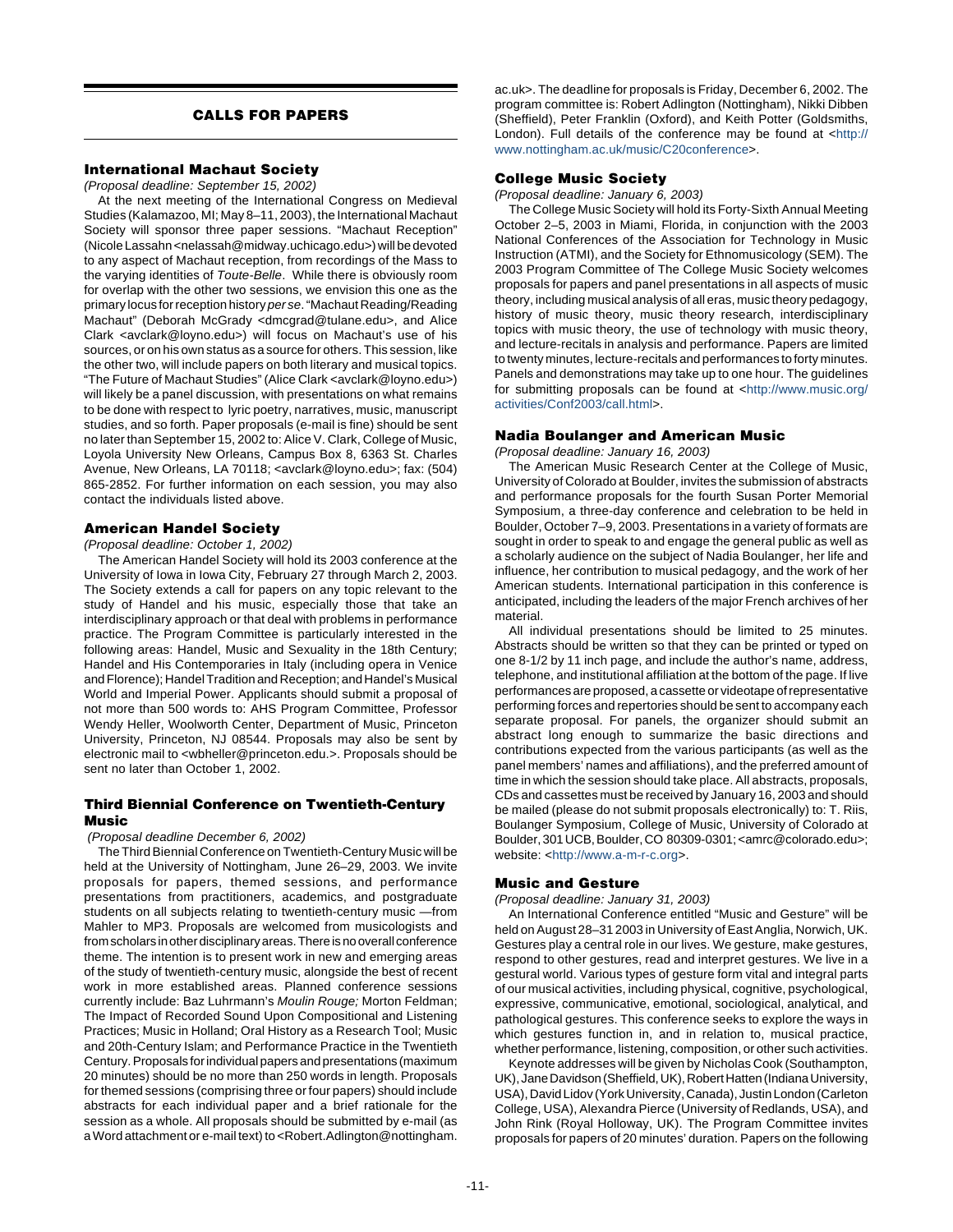topics are encouraged, though all proposals will be considered: Rehearsal and Performance; Semiotics and Temporality; Kinetics and Body Movement; Analysis and Interpretation; Improvisation; Rhetoric; Subjectivity and Voice; Technology and Gesture; Music Education and Music Therapy; Musical Gestures in Other Media (e.g. ballet, film); Psychology of Music; Composition; and Popular Music. Postgraduate students are encouraged to submit proposals. Proposals for poster sessions and roundtables are welcome (roundtable proposals must include topics and participants). Proposals, in the form of an abstract of no more than 300 words, should be sent by post or (preferably) e-mail to Anthony Gritten, School of Music, University of East Anglia, Norwich NR4 7TJ, UK; <a.gritten@uea.ac.uk>. The deadline for receipt of proposals is January 31, 2003. The final program and information about booking and accommodations will be available from March 2003 at <[http://](http://www.uea.ac.uk/~q519) [www.uea.ac.uk/~q519>](http://www.uea.ac.uk/~q519).

#### **NEWS FROM REGIONAL AND AFFILIATE THEORY SOCIETIES**

#### **Canadian University Music Society**

The Canadian University Music Society and the Canadian Association of Music Libraries, Archives, and Documentation Centres held their 2002 conference jointly May 25–28 at the University of Toronto in conjunction with the Canadian Association of Slavists. The conference consisted of a balance of thirty-four papers, three round tables (including one on career-related issues), two mini-recitals, and two lecture-recitals. The program is available in PDF format at: <[http://](http://www.cums-smuc.ca/conference/programme2002.pdf) [www.cums-smuc.ca/conference/programme2002.pdf>](http://www.cums-smuc.ca/conference/programme2002.pdf).

 Current membership dues run from July 1 and are \$46 (Canadian) for regular members and \$25 for students, independent scholars, and retired persons. Membership applications should be sent to CUMS, Box 507, Station Q, Toronto, Ontario, M4T 2M5, Canada. Members receive: The Canadian University Music Review, a journal with a Canadian emphasis, containing refereed articles on a wide range of musical topics, as well as reviews of current books and records; the biennial CUMS Directory, providing a complete listing of full- and part-time personnel teaching in departments, schools, and faculties at some forty-one Canadian universities offering degree programs and courses in music; and the CUMS Newsletter, published in late fall and in the spring.

#### **CUNY Graduate Music Students' Symposium**

The City University of New York Graduate Music Students held their fifth annual meeting on April 20, 2002 at the CUNY Graduate Center. The conference featured six papers covering a wide range of topics. Presenters who gave papers included Eric B. Chernov (University of Buffalo–SUNY), Alan Dodson (University of Western Ontario), Sumanth Gopinath (Yale University), Anne E. Johnson (Graduate Center, CUNY), Guy Obrecht (University of California, San Diego), and Anna K. Stephan-Robinson (Eastman School of Music). Philip Rupprecht (Brooklyn College and the Graduate Center, CUNY) presented the keynote address, entitled "Above and Beyond the Bass: Recent Concepts of Musical Texture." For information about next year's symposium in New York City, please contact Heather Laurel Feldman at <hfeldman@gc.cuny.edu>.

#### **Florida State University Music Theory Forum**

This year's FSU Music Theory Forum was held Saturday, March 2, 2002. The program was comprised of papers by: Matthew Shaftel (Florida State University), Rusty Jones (Indiana University), and Evan Jones (Florida State University). In addition to the papers, Prof. Walter Everett (University of Michigan) presented the keynote address, entitled "Making Sense of Rock's Tonal Systems."

Plans for next year's forum are underway. The paper proposal deadline usually falls in December. As they become available, details will be posted to the smt-list and our website: <[http://otto.cmr.fsu.edu/](http://otto.cmr.fsu.edu/~theory/MTS/) [~theory/MTS/>](http://otto.cmr.fsu.edu/~theory/MTS/). For more information contact Robert Kelley <composer@thekeyboard.com>. The newly elected officers for the

Florida State University Music Theory Society in 2002–2003 are: Beth Smith, president; Scott Farrah, vice-president; Kitty Steetle, secretary; Kathy Biddick, treasurer; Robert Kelley, forum co-chair; Craig Filar, forum co-chair; and Jane Clendinning, faculty advisor.

#### **Georgia Association of Music Theorists**

The Georgia Association of Music Theorists is in transition. A steering committee of GAMUT members, including Stephanie Crumbley, David Marcus, Ted Mathews, Boyd Pomeroy, Yayoi Uno Everett, and Kristin Wendland, is rethinking GAMUT's mission as an organization. In addition to supporting music theory research in our annual meeting and journal, we are considering a greater future emphasis on theory pedagogy with a two-pronged approach: first by strengthening college music theory teaching and learning among GAMUT members and their students, and second by reaching out to Georgia middle school and high school music teachers in hopes of helping them better prepare college-bound music students for success in first-year theory courses. Proposed GAMUT activities for 2002-03 include a music theory pedagogy workshop at Emory University in Atlanta (exact date TBA), compiling data from a survey conducted of music theory teaching in Georgia's pre-college music programs, and the drafting of a new mission statement for the organization. Contact person for the present GAMUT steering committee is David Marcus (Clark Atlanta University) <dmarcus@cau.edu>.

GAMUT 11, scheduled to appear winter 2003, will be a special issue devoted to music and movement. Please address all inquiries about GAMUT, including subscriptions, manuscripts, proposals for reviews, back issues, or any other responses and communications to Kristin Wendland, GAMUT Editor, Department of Music, Emory University, 1804 North Decatur Road, Atlanta, GA 30322.

#### **Indiana University Graduate Theory Association**

The Indiana University Graduate Theory Association's Twelfth Biennial Music Theory Symposium was held February 8–9, 2002, on the Bloomington campus of Indiana University. The keynote speaker for this year's conference was Dr. Jonathan Kramer, professor of music theory and composition at Columbia University. He presented a paper entitled "Further Thoughts on Meter and Hypermeter." Other speakers included Irna Priore (University of Iowa), Rusty Jones (Indiana University), Christopher Doll (SUNY–Stony Brook), Ken Stephenson (University of Oklahoma), Grace Chung-Yan Yu (Indiana University), Jeannie Dionisio Ma. Guerrero (Harvard University), Brent Yorgason (Indiana University), Paul Robbins (Indiana University), and Ryan McClelland (Indiana University). Abstracts for these papers and photos from the symposium can be viewed at the IU GTA web site <[http://theory.music.indiana.edu/gta>](http://theory.music.indiana.edu/gta). The officers of the IU GTA for the 2002–03 school year are: Stanley V. Kleppinger, president (skleppin@indiana.edu); Paul Robbins, vice-president/ treasurer; Matthew Boyer, secretary. The current editor of Indiana Theory Review (produced and published by the IU GTA) is Ryan McClelland. Inquiries regarding ITR can be sent to <gta@indiana. edu>.

#### **McGill University Music Graduate Symposium**

McGill University held its annual graduate symposium from March 1– 3, 2002. The focus of the symposium was interdisciplinary research under the conference title, "Politics and Ideologies: Musical Barriers and Portals." Presenters from Duke, McGill, and Yale Universities discussed the effects of religion, race, ideology, politics, and human rights on the creation, interpretation, and enjoyment of music of many cultures. Our keynote speaker, Tamara Alibakieya (Kiev), gave a wonderfully received paper concerning the role of music in the culture of the Uighur people. Her discussion of music as ritual, cultural expression, historical teachings, and religious and political beliefs was highlighted with live performances and a lunch of traditional food kindly prepared by the Uighur Society of Montreal.

The McGill Music Graduate Symposium is usually held at the beginning of March and submissions for the 2003 Symposium will be accepted until December 16. Further information will be posted on the SMT website in September. Any questions about the symposium may be directed to the MGS by contacting <mcgillsymposium@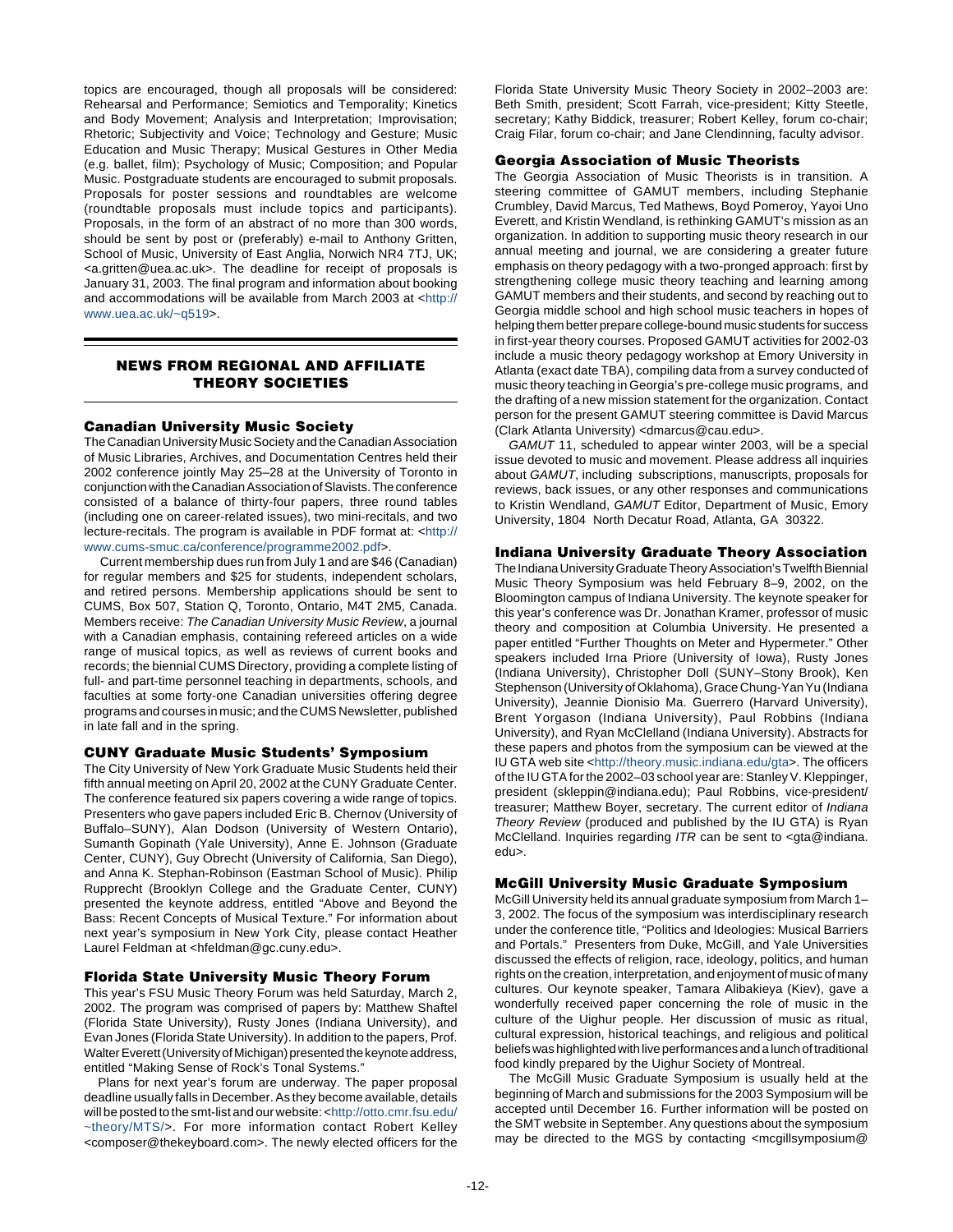yahoo.com>.

#### **Midwest Graduate Music Consortium**

The Sixth Annual Midwest Graduate Music Consortium was held at the University of Wisconsin on February 22–23, 2002. Anna Nekola (University of Wisconsin) was the local arrangements chair, and Jill T. Brasky (University of Wisconsin–Madison) was the MGMC program chair; serving on the program committee were Gurminder Kuar Bhogal (University of Chicago) and Julie McQuinn (Northwestern University). There were five paper sessions: Performing Theatricality, Gender and Power; Perceiving Meter and Musical Syntax; (Non) Musical Participation in the Americas; In the Shadows of Early Modernism: Hermeneutic and Theoretical Readings; and Fantasy and "Lost" Pieces. The keynote address, "Music Theory and Musicological Imagination," was given by Susannah Clark (Merton College, Oxford). The complete program is listed on the MGMC website <[http://humanities.uchicago.edu/orgs/mgmc>](http://humanities.uchicago.edu/orgs/mgm).

MGMC annual meetings are organized by graduate students from the University of Wisconsin–Madison, the University of Chicago, and Northwestern University. The next meeting will take place February 28–March 1, 2003 on the campus of Northwestern University. For more information, please contact Julie McQuinn <j-mcquinn@ northwestern.edu>.

#### **Music Theory Midwest**

More than 70 people attended the thirteenth annual conference of Music Theory Midwest, held at the University of Minnesota in Minneapolis May 17–18, 2002. Eleanor Trawick (Ball State University) chaired the program committee, with Marion Guck (University of Michigan), Shersten Johnson (University of Wisconsin), Frank Samarotto (Indiana University), and Robert Hatten, ex officio (Indiana University). Michael Cherlin coordinated the local arrangements, which included a reception hosted by the School of Music and the traditional Saturday evening banquet. Paper sessions included Rhythm, Time, Narrative, Drama; Words, Images, Spaces, Music; Post-Tonal Languages; Analyzing Improvisation; Interpreting the Late Romantics; Behind the Theory; Hidden Narratives; and Motivic Processes. The keynote address by Alexandra Pierce, "Deepening Music Theory through Movement Research: Its Potential for Performance, Analysis, and Teaching," closed the conference. The Arthur J. Komar Award for Best Student Paper was presented to Yonatan Malin (University of Chicago), with honorable mention given to José Antonio Martins (University of Chicago). The Selection Committee was comprised of Gregory Proctor (Ohio State University), Anne Marie deZeeuw (University of Louisville), and Stefan Eckert (University of Iowa).

The 2003 meeting will be held May 16–17 at Indiana University. The Program Committee will be chaired by Frank Samarotto (Indiana University), with Anne Marie de Zeeuw (University of Louisville), Robert Gjerdingen (Northwestern University), Yonatan Malin (University of Chicago), and Robert Hatten (Indiana University), ex officio. Look for further information as it becomes available on the MTMW webpage: [<http://www.wmich.edu/mus-theo/mtmw/>](http://www.wmich.edu/mus-theo/mtmw/). The Call for Papers will be available at the November SMT/AMS meeting in Columbus.

MTMW's outgoing officers include: area representatives Gretchen Horlacher (Indiana University), Michael Buchler (Indiana University, formerly University of Iowa) and Mary Jo Lorek (University of Missouri-Kansas City); and student representative Michael Jones (University of Iowa). New and continuing members of the board include: Robert Hatten (Indiana University), president; Nancy Rogers (Lawrence University), treasurer; Claire Boge (Miami University), secretary; Kevin Holm-Hudson (University of Kentucky), Per Broman (Butler University), Ron Rodman (Carleton College), and Hali Fieldman (University of Missouri–Kansas City), area representaives; Shersten Johnson (University of Wisconsin–Madison) and David Helvering (University of Iowa), student representatives. David Loberg Code continues to maintain the MTMW website.

MTMW welcomes members from all geographic areas. Annual dues are \$15 (regular), \$20 (joint), and \$10 (student/emeritus), and may be sent to the Treasurer, Nancy Rogers, School of Music,

#### **Future SMT Meetings**

|             | 2002 Oct. 31-Nov. 3                         | Columbus, Ohio (joint meeting with<br>AMS)                             |
|-------------|---------------------------------------------|------------------------------------------------------------------------|
| $\mid$ 2004 | $\vert$ 2003 November 6-9<br>November 10-14 | Madison, WI. (solo meeting)<br>Seattle, WA (joint meeting with<br>AMS) |

Florida State University, Tallahassee, FL 32306. Please note that Nancy's address has changed; do not send materials to Lawrence, and watch the MTMW website for updated e-mail information. She will continue to serve as MTMW treasurer until a new election is held.

#### **Music Theory Society of New York State**

The 30th Annual Meeting of the Music Theory Society of New York State was hosted by Columbia University and Barnard College in New York City April 27–28, 2002. Sessions included: Stories of Tonal Pieces; Other Twelve-Tone Composition; Actions and Thoughts; Teaching and Learning; Extended Tonality, Extending Theories; Recordings–Rhythm–Text; A-flat, C, and E; and Reconsiderations of Theoretical Commonplaces. A highlight of the conference was an invited panel, moderated by Martin Scherzinger of the Eastman School of Music, entitled "How Does Studying Music (Theoretically) Teach Us About the World?" The members of the panel included Stephen Blum (Graduate Center, CUNY), Christopher Hasty (University of Pennsylvania), Lawrence Kramer (Fordham University) and Fred Lerdahl (Columbia University). The local arrangements coordinator was Eric McKee (City College, CUNY). The program committee, chaired by Joseph Dubiel(Columbia University), included George Fisher (New York University), Ellie Hisama (Brooklyn College, CUNY), Jonathan Kramer (Columbia University), Elizabeth Kotzakidou Pace (Columbia University), and Martin Scherzinger (Eastman School of Music). The complete program is listed on the MTSNYS website: [<http://www.ithaca.edu/music/mtsnys/>](http://www.ithaca.edu/music/mtsnys/).

The 2003 meeting of MTSNYS will be held jointly with the New England Conference of Music Theorists, and will by hosted by Yale University on April 26-27, 2003. The Program Committee invites proposals for papers and presentations on any topic, and in particular on Analysis for Performance. Proposals for this meeting should include: (1) Six copies of at least three but not more than five doublespaced pages of text. Each copy should include the title of the paper and its duration as read aloud, but not the author's name, because proposals are read blind. (2) An abstract of 200–250 words, suitable for publication. (3) A cover letter listing the title of the paper, special equipment or arrangements required, and the name, address, institutional affiliation, telephone number, and e-mail address of the author. Proposals should be sent to: Mary I. Arlin, Joint Program Chair, School of Music, Ithaca College, Ithaca, NY 14850-7240. Postmark deadline is 1 October 2002.

Volume 27 of Theory and Practice (2002), edited by Mark Anson-Cartwright, will be published in late summer, 2002. Beginning with Volume 28, the editor of Theory and Practice will be David Carson Berry. Submissions are invited and should be sent to: David Carson Berry, Yale Dept. of Music, P.O. Box 208310 (or 143 Elm St., if not sending via USPS), New Haven, CT 06520. Since Theory and Practice uses blind review, please send three copies anonymously with an identifying cover letter. Back issues of the journal may be requested from the subscriptions manager, Joel Galand, Eastman School of Music, 26 Gibbs Street, Rochester, NY 14604, or by using the form contained on the MTSNYS website at [<http://www.ithaca.edu/](http://www.ithaca.edu/music/mtsnys/) [music/mtsnys/>](http://www.ithaca.edu/music/mtsnys/).

#### **South Central Society for Music Theory**

The 19th Annual Meeting of the South Central Society for Music Theory (SCSMT) was held February 22–23, 2002 at Louisiana State University in Baton Rouge. Fourteen papers were presented in five separate sessions. The main focus was on 20th-century topics, with a diversity of approaches ranging from set theory to linear analysis,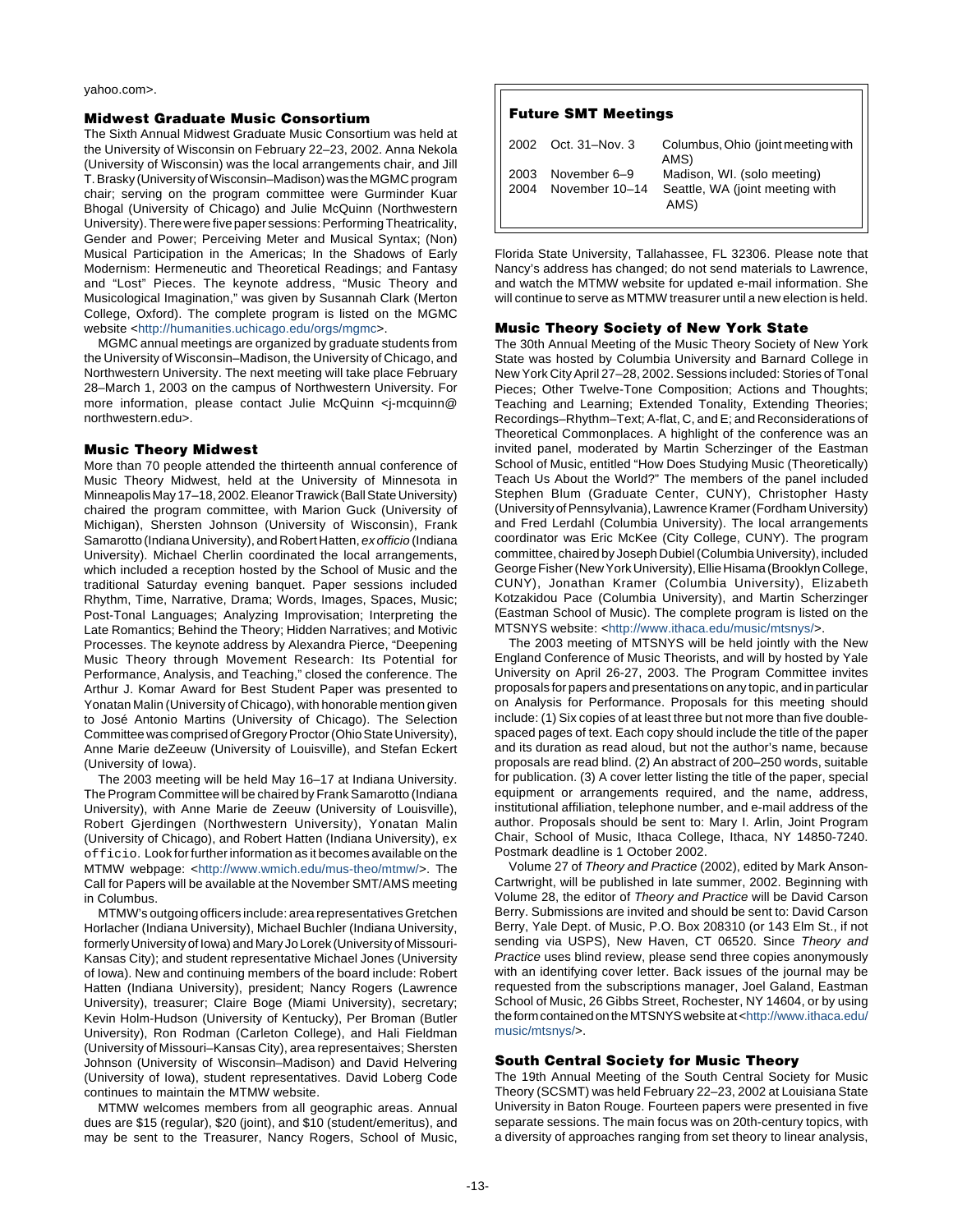and from Stravinsky, Messiaen, Prokofiev, Shostakovich, Ruggles, Dallapiccola, and Schoenberg, to Xenakis. Non 20th-century composers whose works were considered in this conference include Wagner, Liszt, Brahms, Beethoven, and Byrd. A complete conference schedule, including abstracts for all papers presented, is available on the SCSMT website <[http://www.music.lsu.edu/~scsmt/>](http://www.music.lsu.edu/~scsmt/). The program committee in 2002 consisted of Kevin Swinden and Burt Levy (University of Mississippi), Mark McFarland (Southeastern Louisiana University), Janna Saslaw (Loyola University), and student representative Keith Salley (Tulane University). SCSMT 2003, our milestone 20th annual meeting, is tentatively scheduled for February 21–22, 2003 at the University of Alabama in Tuscaloosa. Stephen Peles <speles@bama.ua.edu> has agreed to chair the local arrangements committee, which also includes Marvin Johnson and David Durant.

SCSMT serves the states of Alabama, Arkansas, Kentucky, Louisiana, Mississippi, Missouri, and Tennessee, though membership is open to all people interested in the discipline, regardless of locality. Annual dues are \$15 (\$10 for students). Officers for 2002–2003 are Kevin Swinden, president; Mark McFarland, vice-president; James MacKay, secretary; Sheila Forrester, treasurer; Timothy McKinney, archivist; Robert Peck, webmaster; and Jeff Perry, listserv administrator.

SCSMT has recently created a discussion forum and mailing list for music theorists in the south central United States and adjacent regions. The forum is called SCSMT-L, and runs under the LISTSERV protocol familiar to SMT list members. SCSMT-L is an informal sounding board for music theory teachers and scholars in the region, a vehicle for conveying information about annual meetings, and a resource that permits list members to participate in program planning. All those interested in music theory pedagogy or research are invited to join. To subscribe to SCSMT-L, send an e-mail message to <listserv@listserv.lsu.edu> with the line "subscribe scsmt-l" followed by your first and last names, in the body of the text. Make sure that the e-mail account you send it from is the account on which you wish to receive SCSMT-L messages. You will receive information about how to use the list within a couple of days of making this request.

#### **Music Theory SouthEast**

The eleventh annual meeting of Music Theory SouthEast was held February 1–2, 2002 at Florida State University in conjunction with the International Dohnányi Festival and meetings of the southern chapter of the American Musicological Society and the Caribbean chapter of the Society for Ethnomusicology. Joint festival events included a keynote address by Alan Walker (McMaster University) and lecture recitals and performances by guest artists including Barry Snyder, Roberto Catalano, Enzo Fina, János Starker, and Mattias Bamert, and members of the Florida State University music faculty. MTSE members presented papers in the following sessions: Riemannian Relations, Musical Motives and Structural Unification, Linear Relations to Harmony, Schenkerian Concepts and Formal Structure, Analysis and Performance, and Parody in Music. The MTSE program committee consisted of Renee McCachren (Catawba College), chair; John Crotty (West Virginia University), Randy Doo (Florida State University), James Mathes (Florida State University), and Kent Williams (University of North Carolina–Greensboro). Local arrangements co-chairs were Jane Piper Clendinning and James Mathes.

The program committee for the 2003 meeting (location to be announced) will be John Cuciurean, chair (Florida International University), Evan Jones (Florida State University), Matthew Shaftel (Florida State University), Paul Wilson (University of Miami), and Elizabeth Smith (student member, Florida State University). Current officers includeThomas Huener (East Carolina University), president; Jane Piper-Clendinning (Florida State University), treasurer; Mark Parker (Bob Jones University), secretary; and Matthew Shaftel (Florida State University), member-at-large. The primary goal of Music Theory SouthEast is to foster the discipline of music theory throughout the region, which includes the states of Florida, Georgia, South Carolina, North Carolina, Virginia, and West Virginia. Membership is open to interested persons from any region.

Information about the activities of MTSE may be obtained on their website: <[http://music.uncg.edu/mtse>](http://music.uncg.edu/mtse).

#### **New England Conference of Music Theorists**

The New England Conference of Music Theorists held its seventeenth annual meeting March 15–16, 2002 at the New England Conservatory of Music in Boston, which generously provided space and financial support for this, NECMT's first meeting at NEC. The 2002 Program Committee—Carl Wiens (University of Massachusetts, Amherst), chair; Ed Gollin (Harvard University), Margaret Thomas (Connecticut College), Anne Trenkamp (University of Massachusetts–Lowell), and Gary S. Karpinski (University of Massachusetts–Amherst), ex officio—received many intriguing proposals and designed an appealing and varied program. Ten participants from various institutions around the country delivered papers. Professor Robert Cogan (NEC) delivered the keynote address, "Sonic Theory, Galactic Clusters, and Us," which was very warmly received by all in attendance. The NECMT Annual Dinner was, as always, a cordial and convivial affair. Gerald Zaritzky (NEC) served as local arrangements coordinator and made all aspects of the meeting go incredibly smoothly.

NECMT and the Music Theory Society of New York State will hold their first joint meeting in 2003. The meeting will be held at Yale University, April 26–27, 2003. Proposals are invited for papers and presentations on any topic related to music theory. An area of particular interest is analysis for performance. Paper submission should include: (1) Six copies of a proposal of at least three but no more than five double-spaced pages of text. Each copy should include the title of the paper and its duration as read aloud, but not the author's name, because proposals are read blind. (2) An abstract of 200–250 words, suitable for publication. (3) A cover letter listing the title of the paper, special equipment or arrangements required, and the name, address, institutional affiliation, telephone number, and e-mail address of the author. Proposals should be sent to: Mary I. Arlin, Joint Program Chair, School of Music, Ithaca College, Ithaca, NY 14850-7240. The current officers in NECMT are Gary S. Karpinski (University of Massachusetts, Amherst), president; Deborah Burton, (Fordham University), secretary; and Roger Graybill (New England Conservatory), treasurer. For further information about NECMT, please visit our website at <[http://homepage.mac.com/necmt/>](http://homepage.mac.com/necmt).

#### **Oklahoma Theory Round Table**

The Oklahoma Music Theory Round Table, the world's oldest professional music theory society, will meet in late September at Oklahoma Baptist University in Shawnee, Oklahoma. For information on this meeting, please contact Prof. Nancy Cobb Lippens <nancy\_lippens@mail.okbu.edu>, (405) 878-2311. To learn about the Round Table, visit our web site at <[http://facultystaff.ou.edu/S/](http://facultystaff.ou.edu/S/Kenneth.D.Stephenson-1/omtrt.html) [Kenneth.D.Stephenson-1/omtrt.html>](http://facultystaff.ou.edu/S/Kenneth.D.Stephenson-1/omtrt.html), or contact Ken Stephenson, Assoc. Prof. Music Theory, The University of Oklahoma, Norman, OK 73019; (405) 325-1650; <kstephenson@ou.edu>.

#### **Pacific Northwest Music Graduate Students' Conference**

The 13th annual conference of the Pacific Northwest Music Graduate Students' Conference will be held October 4–5, 2002 at University of British Columbia, Vancouver, B.C., Canada. This conference is hosted alternately by the University of British Columbia, the University of Washington, and the University of Victoria. Graduate students from across Canada and the United States were invited to submit proposals for papers on any music related topic (including but not limited to: musicology, theory and analysis, ethnomusicology and sociology, composition, philosophy and aesthetics, musical cognition and perception, etc.). The submission deadline for proposals was June 30, 2002, with notification of acceptance sent by August 1, 2002. We are pleased to announce our keynote speaker will be Dr. Richard Kurth, Associate Professor of Music Theory, University of British Columbia. For information about the conference, please contact Geoffrey Wilson, Coordinator, Pacific Northwest Music Graduate Students' Conference 2002, c/o School of Music, University of British Columbia, 6361 Memorial Road, Vancouver, B.C., Canada V6T 1Z2; <pnwmgsc2002@hotmail.com>.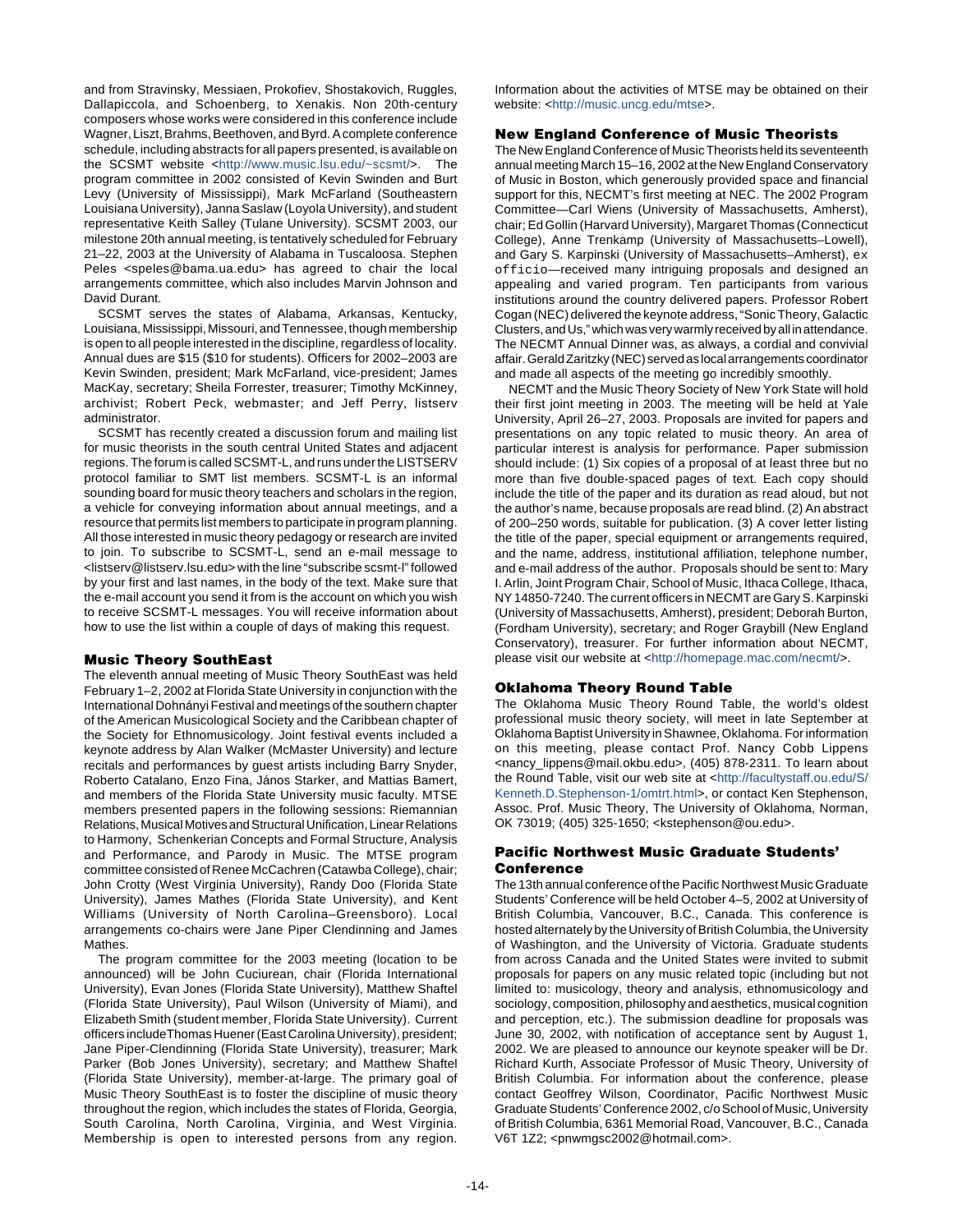#### **Rocky Mountain Society for Music Theory**

The Rocky Mountain Society for Music Theory held its annual spring meeting jointly with the Rocky Mountain chapters of AMS and SEM on April 19–20, 2002, at the University of Colorado–Boulder. The Program Committee, chaired by Tim Smith (University of Northern Arizona), selected 24 papers from presenters within the RMSMT as well as scholars living in Kansas, Illinois, Indiana, Missouri, Nebraska, New Jersey, North Carolina, Ohio, Oklahoma, Oregon, Texas, Washington DC, West Virginia, and Wisconsin.Topics ranged from ancient Greek theory to recent cognitive research, from music by Bach, Messiaen, and Perle to Miles Davis and Maria Schneider. The programs of the chapters of AMS and SEM were equally diverse. A special guest concert was presented by "Pasatano," three guest ethnomusicology students from Universidad Autonoma de Mexico, Mexico City.

The spring 2003 meeting will be held jointly with Rocky Mountain chapters of AMS and SEM at the University of Arizona, Tucson. The RMSMT program chair is Daphne Leong (CU– Boulder), who will announce details of the Call for Papers in September. John Brobeck (University of Arizona) is coordinating local arrangements. For general information about the RMSMT, please contact Steven Bruns <br/> chruns@spot.colorado.edu> or visit our website <[http:/](http://jan.ucc.nau.edu/~tas3/rmsmt.html) [/jan.ucc.nau.edu/~tas3/rmsmt.html](http://jan.ucc.nau.edu/~tas3/rmsmt.html)>.

#### **Texas Society for Music Theory**

The 24th meeting of the Texas Society for Music Theory was held February 15–16 at the University of Texas at Austin. Local arrangements were coordinated through Ed Pearsall. The program selection panel consisted of: Andrew Anderson (Southern Methodist University), Guy Capuzzo (Texas Tech University), Tim Cutler (Austin College), and Kip Wile (Sam Houston State University). 10 papers were selected for presentation. Peter Kaminsky (University of Connecticut at Storrs) presented the keynote address: "Composers' Words, Theorists' Analyses (Sometimes the Twain Shall Meet)."

Next year's meeting is scheduled to take place at Texas Christian University in Fort Worth on or about February 21–22. Local arrangements will be handled through Blaise Ferrandino. Deadline for submission of proposals is December 2, 2002. The call for papers will be transmitted via the usual media in the fall. All of the above information is subject to approval at the executive board meeting in September.

Current TSMT officers are: Blaise J. Ferrandino (Texas Christian University), president; Timothy McKinney (University of Texas–Arlington), president-elect; Philip Baczewski (University of North Texas), secretary; Jana Millar (Baylor University), treasurer; Ed Pearsall (University of Texas–Austin), Tim Koozin (University of Houston), and Nico Schüler (Southwest Texas State University). For additional information, contact Blaise Ferrandino: Box 297500, Texas Christian University, Ft.Worth, TX, 76129; (817) 257-7602; <B.Ferrandino@tcu.edu>. The TSMT website, maintained by Phillip Baczewski, is located at <[http://tsmt.unt.edu/>](http://tsmt.unt.edu/).

#### **West Coast Conference of Music Theory and Analysis**

 The 2002 meeting of WCCMTA took place April 26–28 at the University of Victoria in Victoria, BC. The meeting, hosted by Harald Krebs, featured a keynote speech by William Caplin (McGill University) and was a great success. A jury consisting of Brenda Ravenscroft (Queen's University), William Caplin, and Richard Kurth (University of British Columbia) awarded this year's Best Student Presentation Award to Joseph Fancher (University of Oregon). Forthcoming meetings are scheduled to take place at the University of New Mexico in Albuquerque (2003, joint with RMSMT, hosted by Richard Hermann), the University of California at Santa Barbara (2004, hosted by Pat Hall and colleagues at UCSB), the University of British Columbia in Vancouver (2005, hosted by William Benjamin and Richard Kurth), and Mills College (2006, hosted by David Bernstein).

A committee consisting entirely of student members of WCCMTA (Tim Hughes, Susan Kim, Sean Malone, Nicole Walker, and Leigh VanHandel) submitted nominations for an upcoming election of officers. The society approved a vote-on-the-web procedure for that election. For information and instructions on how to vote, as well as other up-to-date WCCMTA information, please visit the web site at <[http://darkwing.uoregon.edu/~wccmta/WestCoastConf.html>](http://darkwing.uoregon.edu/~wccmta/WestCoastConf.html).

The West Coast Conference of Music Theory and Analysis (WCCMTA) invites all who are interested in music theory to join. Members do not have to live on the west coast, but all of our meetings take place there. Current officers of WCCMTA are Steve Larson (University of Oregon), president; Patricia Hall (UC Santa Barbara), secretary; and Jack Boss (University of Oregon), treasurer. Membership fees are now \$10 (individual), \$5 (student/retired). Jack Boss maintains the WCCMTA web site. If you have questions concerning WCCMTA, visit the web site or contact Steve Larson, University of Oregon, School of Music, 1225 University of Oregon, Eugene, OR 97403-1225; <steve@darkwing.uoregon.edu>; (541) 346-5651.

#### **University of Western Ontario Graduate Student Symposium**

On June 1 and 2, 2002 the Society of Graduate Students in Music at the University of Western Ontario held their third annual Graduate Student Symposium in Music. The program, which featured an eclectic array of topics, included sessions devoted to: Philosophy and Music Theory; Transformational Theory and Analysis; Pedagogy and Practice; Sketch Studies; Perspectives on Composition; Identity Politics in Film and Folklore; The Sociology of Recent Popular Music; Analytical Approaches to Popular Music; and, The Interrelationship Between

#### **REGIONAL AND AFFILIATE THEORY SOCIETY CONTACTS**

#### **Canadian University Music Society**

Glen Carruthers School of Music Brandon University Brandon, MB, Canada R7A 6A9 <carruthers@brandonu.ca>

#### **CUNY—GSIM**

Heather Laurel Feldman Music Program CUNY – Graduate Center 365 Fifth Avenue New York, NY 10016 <hfeldman@gc.cuny.edu>

## **Florida State University Music**

**Theory Society** c/o Jane Piper Clendinning School of Music Florida State University Tallahassee, FL 32306-2098 <mathes\_j@cmr.fsu.edu>

#### **Georgia Association of Music Theorists**

David Marcus Clark Atlanta University 240 James P. Brawley Dr. SW Atlanta, GA 30314 <dmarcus@cau.edu>

#### **Indiana University Graduate Theory Association**

Stan Kleppinger GTA, School of Music Indiana University Bloomington, IN 47405 <skleppin@indiana.edu>

#### **McGill Music Graduate Society**

c/o Faculty of Music McGill University 555 Sherbrooke St. West Montréal, PQ, H3A 1E3, Canada <mgs@music.mcgill.ca>

#### **Midwest Graduate Music Consortium**

Julie McQuinn School of Music Northwestern University Evanston, Illinois 60208-1200 <j-mcquinn@northwestern.edu>

#### **Music Theory Midwest**

Robert Hatten School of Music Indiana University Bloomington, IN 47405 <rohatten@indiana.edu>

#### **Music Theory Society of New York**

**State** David Gagné Aaron Copland School of Music Queens College, CUNY Flushing, NY 11367 <gagne.d@worldnet.att.net>

#### **Music Theory SouthEast**

Thomas Huener School of Music East Carolina University Greenville, NC 27858 <jhuenert@mail.ecu.edu>